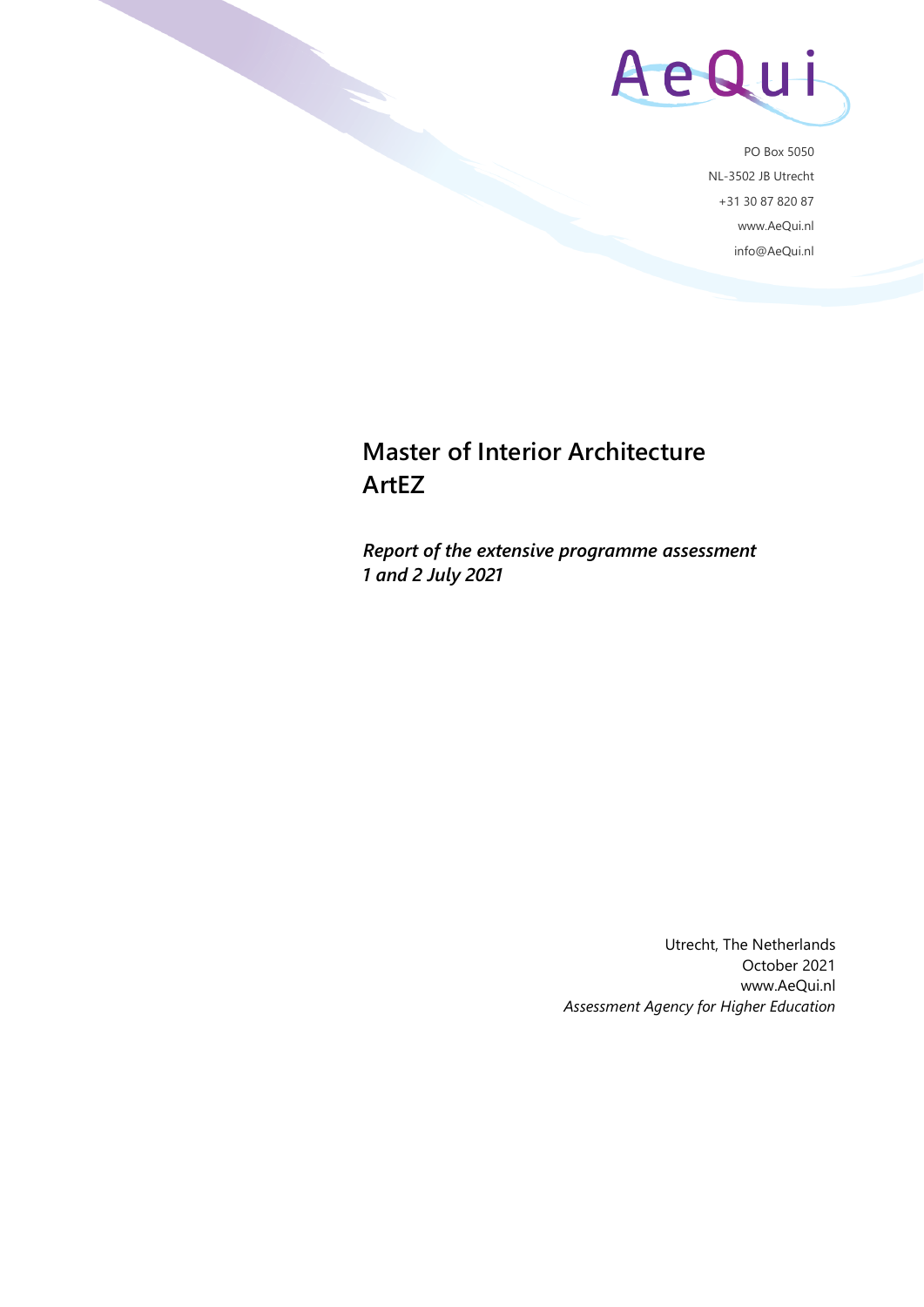### **Colophon**

#### **Master of Interior Architecture**

ArtEZ University of the Arts Location: Zwolle Mode of study: fulltime Croho: 49238 Result of institutional assessment: not applied for

The assessment was conducted under responsibility of: AeQui VBI PO Box 5050 3502 JB Utrecht The Netherlands www.AeQui.nl

*This document is best printed in duplex*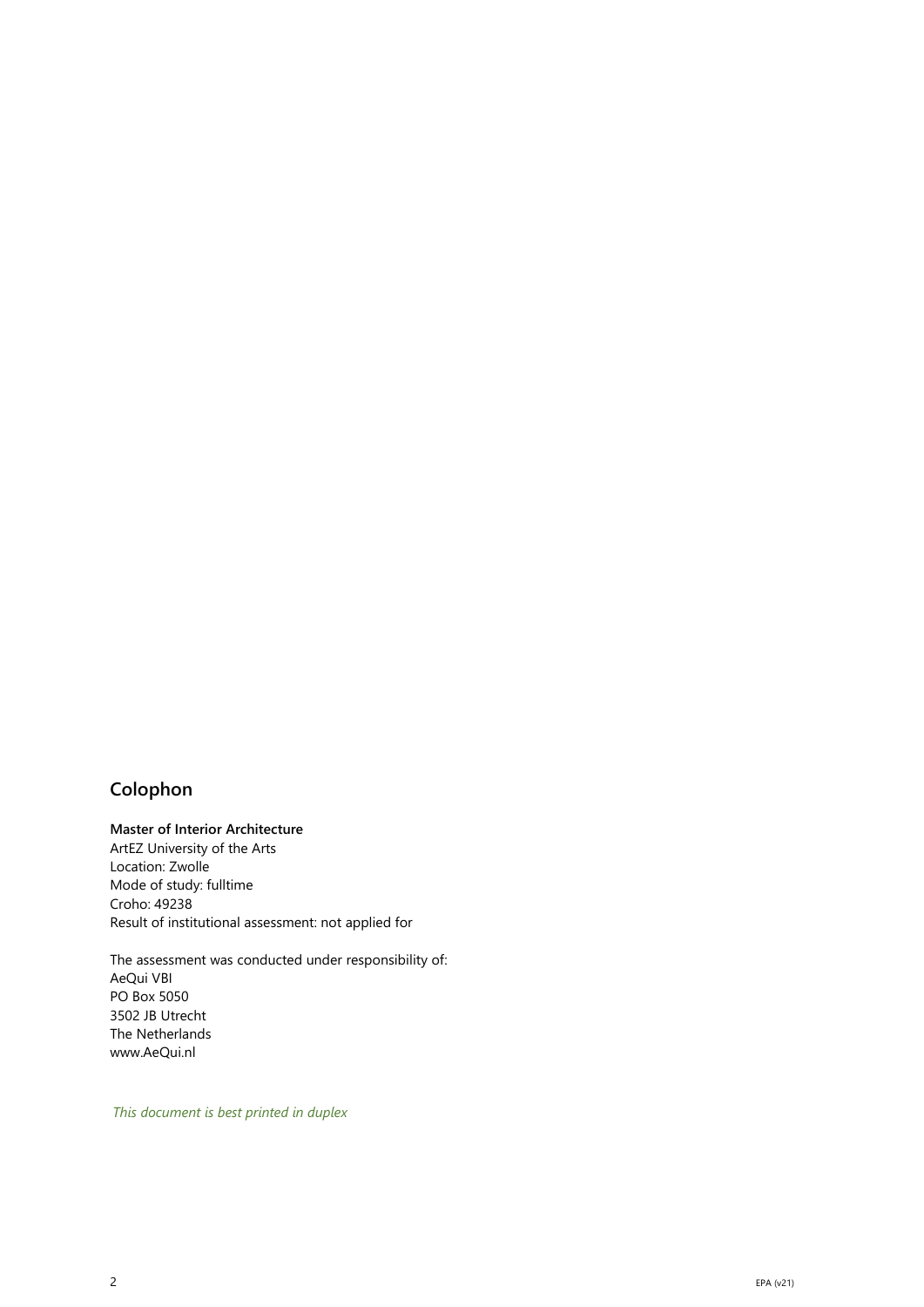

## Table of contents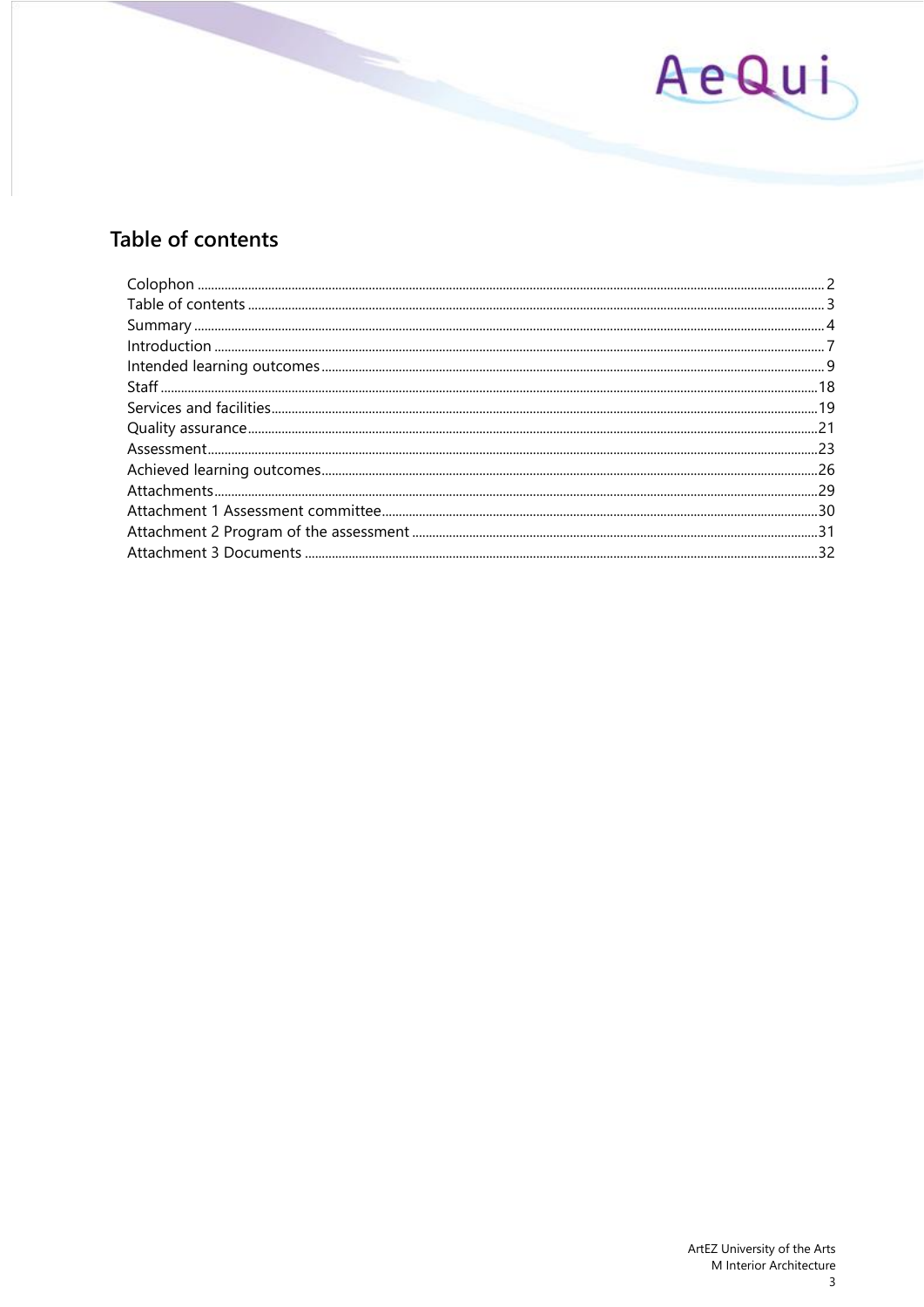### **Summary**

On 1 and 2 July 2021 a committee of AeQui visited the master programme Interior Architecture at ArtEZ. The committee assesses that the programme meets each standard; the overall quality of the programme **meets the standard**. The programme presents itself as Corpo-real; a learning community focusing on the interconnection between bodies and space.

#### **Intended learning outcomes**

The committee assesses that the intended learning outcomes (competences) meet the standard (standard 1). The intended learning outcomes (competences) of the programme tie in with (inter)national requirements for (international) interior architecture and are in tune with the demands from the professional field. All competences and sub criteria are covered in the programme. In addition, the Dublin descriptors are reflected in the intended learning outcomes (competences). The programme's emphasis on research is reflected in the competences. The committee is of the opinion that the programme's proposition regarding the interconnection between body and space has significant potential and can be transferred to humans and the (changing) world. The programme has adequate contacts with the professional field, which contribute to the relevance and topicality of the programme.

#### **Curriculum**

Based on the interviews and the underlying documentation, the committee qualifies that the programme meets the standards related to the curriculum (standards 2, 3, 4, and 5).The programme enables students to realise the intended learning outcomes. The programme grounds students in relation to their positioning in their future practice. This is part of an ongoing discourse between students and their tutors. Research skills are sufficiently being addressed in the different tracks (learning lines). Research has different forms and is directly connected to students future practice and learning objectives. The committee appreciates the way academic research and artistic research are combined. The different tracks (or learning lines) are helpful in creating a coherent and well-structured programme. The committee values that the outcome of the case study track is open and not necessarily a design or a product. The structure of the learning environment,

the small and informal scale and the respectful atmosphere in the programme allow for interactive contact between students and tutors and a studentcentred approach. An adequate enrolment procedure is in place.

#### **Staff**

Based on the interviews and underlying documentation, the committee assesses that the programme meets this standard (standard 6). Tutors are very committed, competent and rigorous. All tutors involved have their own (international) practice, as an interior architect, architect, dancer, designer, researcher or any other art and design related practice. The tutors and staff involved have an adequate command of the English language. And the programme is able to realise an adequate balance between fixed and freelance staff.

#### **Facilities**

Based on the interviews and underlying documentation, the committee concludes that the programme meets the standards regarding the facilities (standards 7 and 8). A sufficient infrastructure is in place for realising the programme. At the location in Zwolle different studios, equipment and materials are available. This is valued by the students and alumni the committee met with. The committee appreciates that the public presentation of the students' work is in the city centre.

The tutoring of students is tailored to the needs of the students, reflects the small and intensive scale of the programme and matches the self-direction expected of master's students. Adequate facilities are available to provide students with information about the programme, assessments, schedules and to provide extra support for students when needed.

#### **Quality assurance**

Based on the interviews and underlying documentation, the committee assesses that the programme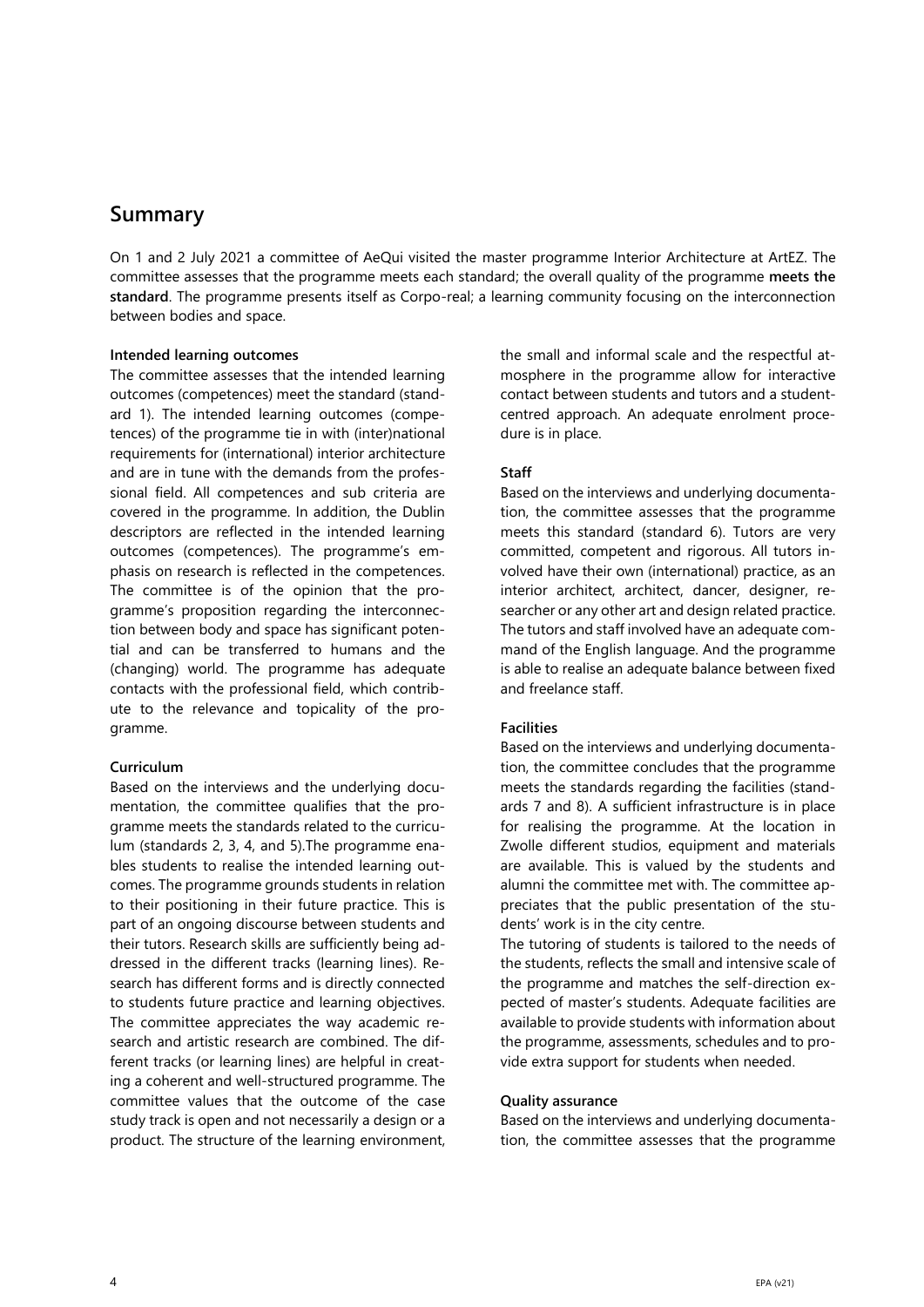meets this standard (standard 9). An adequate quality assurance system in place. ArtEZ's quality assurance system and planning and control cycle is translated in the ArtEZ master programmes and the course. All relevant stakeholders are involved in the quality assurance process. The programme combines the formal system with an informal one, in which students feel heard. The committee values the involvement of students in shaping the programme and the programme's continuous effort to improve.

#### **Assessment**

Based on the interviews and underlying documentation, the committee concludes that the programme meets this standard (standard 10). An adequate system of assessment is in place. In addition, the quality assurance of the assessment system is sufficient. It includes measures to guarantee the validity, reliability and transparency of the assessments that match the formative and subjective assessments within art education. These include using the four-eye principle and assessment criteria when possible.

The board of examiners is pro-active in safeguarding the quality of the assessments. Each year, the board randomly checks the quality of graduation projects. The committee is pleased that examiners are expected to keep their qualifications up to date.

#### **Achieved learning outcomes**

Based on the interviews and underlying documentation, the committee assesses that the programme meets this standard (standard 11). The programme has an adequate graduation procedure in place. In assessing students final work, multiple examiners are involved including an external expert / critic.

Based on the studied student files and the visit of the graduation exhibition, the committee concludes that the overall quality of the studied theses is adequate and that graduates achieve the required level. The quality of the writing in the studied theses is good. The theses studied represent the programmes focus on research. The discussions with the students during the graduation exhibition also reflected this focus.

In addition, the themes of the works were quite interesting ranging from inclusion and exclusion to temporary construction in architecture and changing concepts. The works represent the programme's ambition for students to follow their own interest.

The meetings with students and alumni during the site-visit confirmed the adequate level of the final work. The students and alumni the committee met with, seem capable of creating their own career path and practice. This was attested by the presented overview of current practices of alumni.

#### **Suggestions**

In order to bring the programme to an even higher level of quality in the future, the committee provides the following suggestions:

- to further develop its positioning regarding the interconnection between body and space from critical thinking to critical involvement;
- to develop an agenda, for example related to the big questions in the field in the (near) future;
- to organise a more systematic and strategic exchange with other programmes;
- to improve the structure of and communication in the case study track;
- to consciously balance the international composition of the student group;
- to encourage students to setting high standards regarding tectonic, spatial and material sensibility of the physical outcome of students' research (the final work).

All standards of the NVAO assessment framework are assessed positively; the assessment committee therefore awards a positive recommendation for the accreditation of the master programme Interior Architecture at ArtEZ.

On behalf of the entire assessment committee, Utrecht, October 2021

Raoul van Aalst Titia Buising Chair Secretary Secretary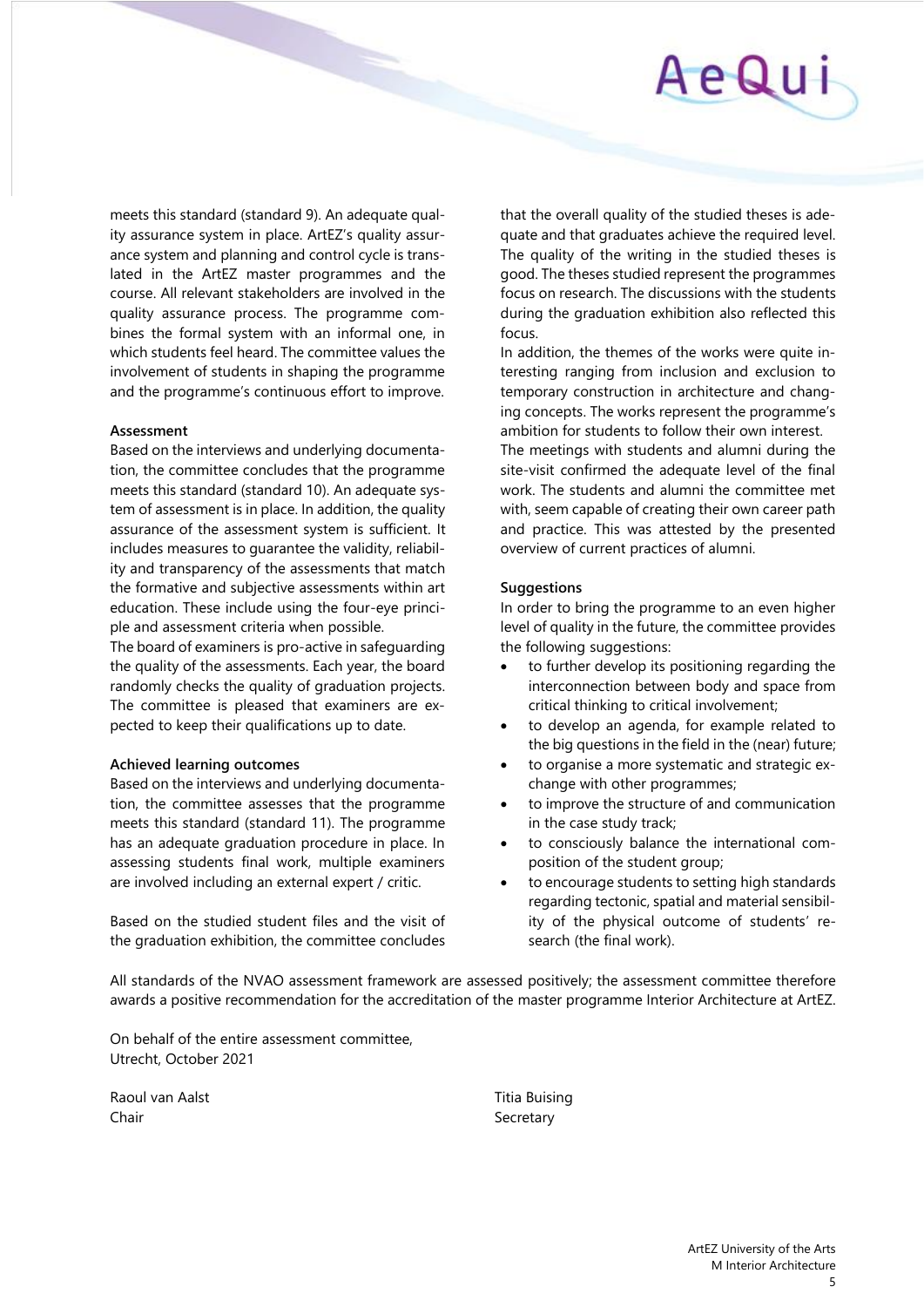### **Overview**

The assessments per standard are presented in the table below.

| <b>Standard</b>                                                                                                                               | Judgement                                                                            |
|-----------------------------------------------------------------------------------------------------------------------------------------------|--------------------------------------------------------------------------------------|
| 1. Intended learning outcomes                                                                                                                 | Meets the standard                                                                   |
| 2. Orientation of the curriculum<br>3. Contents of the curriculum<br>4. Structure of the curriculum<br>5. Qualifications of incoming students | Meets the standard<br>Meets the standard<br>Meets the standard<br>Meets the standard |
| 6. Staff: qualified and size                                                                                                                  | Meets the standard                                                                   |
| 7. Accommodation and infrastructure<br>8. Tutoring and student information                                                                    | Meets the standard<br>Meets the standard                                             |
| 9. Evaluation of the programme                                                                                                                | Meets the standard                                                                   |
| 10 Assessment system<br>11 Achieved learning outcomes                                                                                         | Meets the standard<br>Meets the standard                                             |
| <b>Overall assessment</b>                                                                                                                     | <b>Positive</b>                                                                      |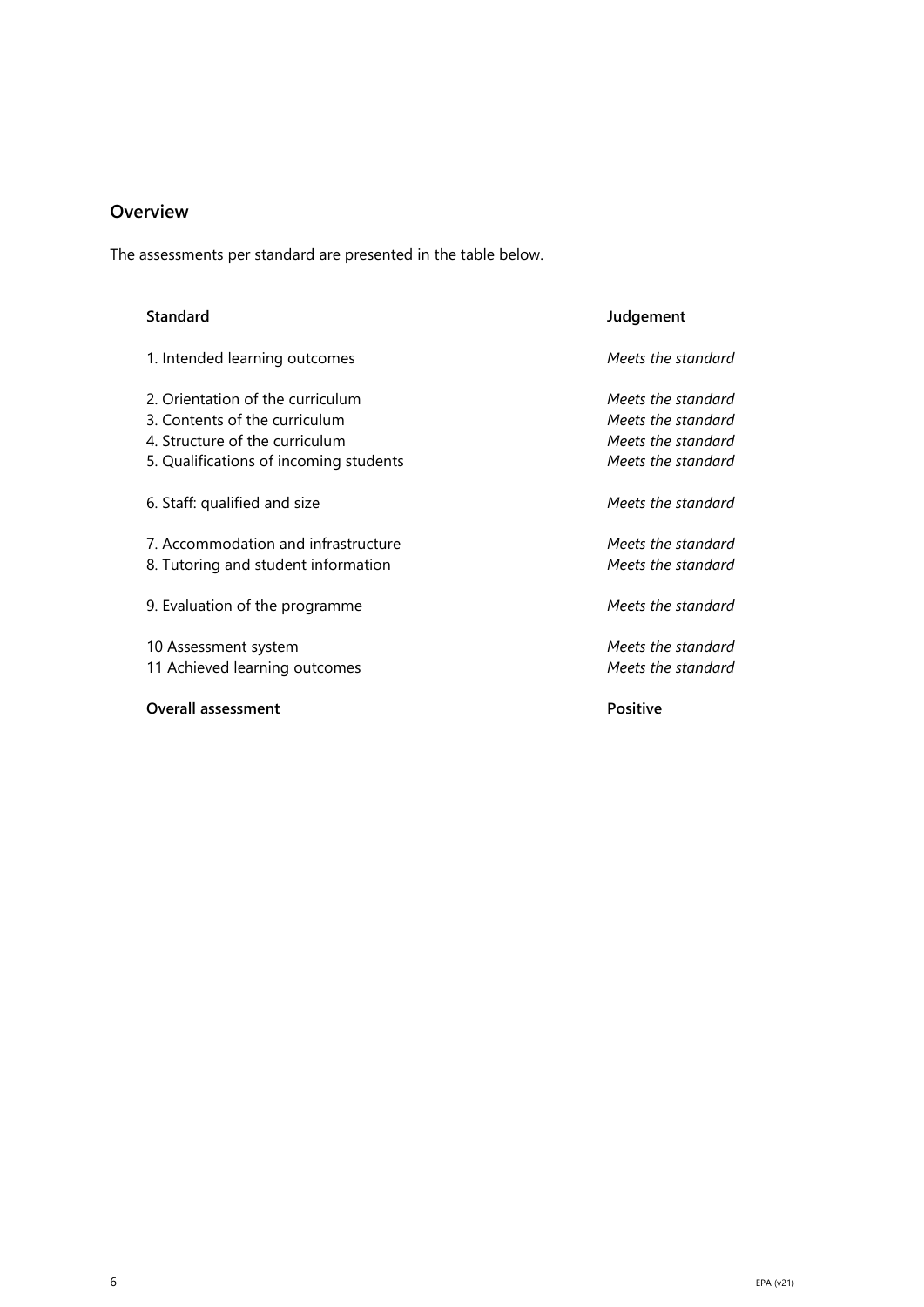# AeQui

## **Introduction**

This report reflects the results of the assessment of the master programme in Interior Architecture of ArtEZ University of the Arts. The programme presents itself as Corpo-real; a learning community where new and hybrid forms of research lead to new understanding of the interconnection between bodies and space.

### **The institute**

The programme is part of ArtEZ University of the Arts. ArtEZ aims to prepare students to function at the highest level as professional artists & designers or teachers, in a wide scope of contexts such as visual art, design, architecture, music, dance and theatre. ArtEZ offers bachelor's and master's programmes in visual art, architecture, fashion, design, music, theatre, creative writing, dance and art education.

The master programme in Interior Architecture was part of the Graduate School, which was established in 2016. The Graduate School was positioned as a critical corpus of knowledge, practices, performances and processes that establishes the arts a creative force of transformation and (social) change in contemporary times. The Graduate School aimed to work towards incubating and prototyping new research practices and processes which could then be upscaled and networked across the entire university. The Graduate School was focused on education (in the form of eleven master's programmes), research and valorisation. Mid 2019 the Graduate School ceased to exist as an organizational structure. However, the community continues to be active in connecting master level education and research within ArtEZ.

ArtEZ also offers an associate degree and a bachelor's programme in interior architecture. Together with the master's programme, this column of three levels aims to contribute to lifelong learning within the field of interior architecture.

### **The programme**

The two-year master programme (120 EC) is offered in a fulltime variant. The programme focuses on exploring the connections between theory and practice-based research. During the first year, students develop a theoretical research question, which they will then consolidate during the first half of the second year in the form of a written paper. In the second year, students explore and challenge their theory through artistic and practice-based research. In the final thesis students demonstrate how their theory and the practice-based research are interconnected, and how this has led to new findings and insights.

Since the last accreditation, several changes have been made. The language of the programme has changed to English, the programme moved from the faculty of Architecture in Arnhem to the ArtEZ University of the Arts campus in Zwolle and the structure of the programme has changed. The latter includes the implementation of five tracks (or learning lines): Practice, Theory, Case, Reflect and Finals. With these tracks, the programme aims for students to develop a research-driven spatial design practice geared towards the unknown future.

The programme notes that changing the language to English has led to a community of both EU and non-EU students with a diversity in backgrounds and thus led to a large increase in enrolments. It also enabled the programme to more easily invite tutors from the international professional field. The programme remarks that this has led to a quality impulse reflected in an increase in critical thinking and diversity in research outcomes. The committee considers the change of the language to English a well-founded decision.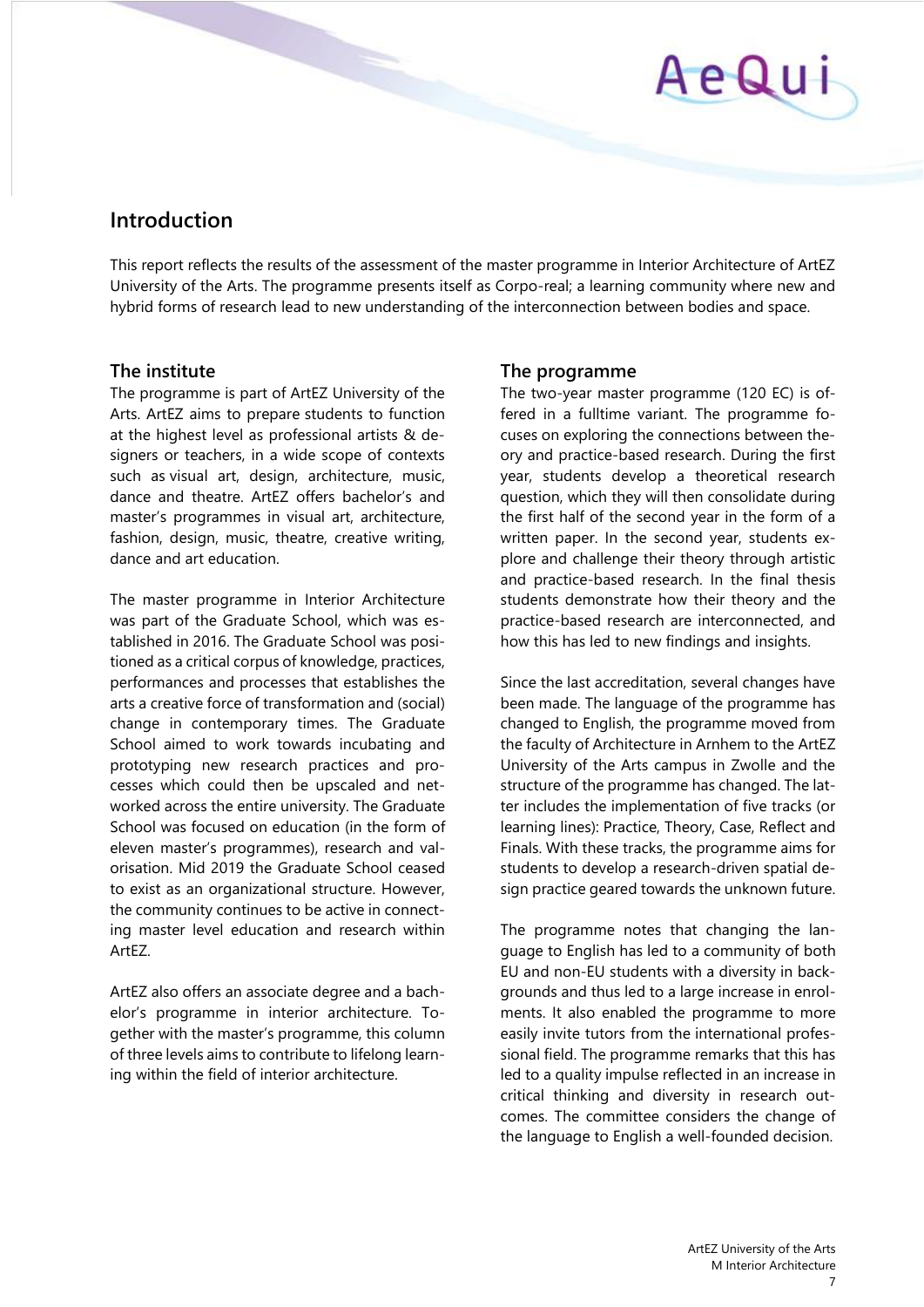#### **The assessment**

ArtEZ assigned AeQui to perform a quality assessment of its master programme Interior Architecture. In close co-operation with the programme management, AeQui convened an independent and competent assessment committee. A preparatory meeting with representatives of the programme was held to exchange information and plan the date and programme of the site-visit.

In the run-up to the site visit, the assessment committee has studied the self-evaluation report on the programme and reviewed a sample of student work. The findings were input for discussions during the site visit.

The site visit was carried out on 1 and 2 July 2021, according to the programme presented in attachment 2. No use was made of the consultation hour. The committee has carried out its assessment in relation to, and in consideration of, the cluster of programmes in which this programme is placed. The contextualisation of the programme within its cluster was conducted by the

complete committee during the preliminary meeting and the final deliberations. The knowledge required for this was present in (part of) the committee.

The committee has assessed the programme in an independent manner; at the end of the visit, the chair of the assessment committee presented the initial findings of the committee to representatives of the programme and the institution.

In this document, the committee is reporting on its findings, considerations and conclusions according to the 2018 NVAO framework for extended programme assessment. A draft version of the report was sent to the programme management; its reactions have led to this final version of the report.

Initiated by the programme, a development dialogue will be planned in the course of 2021. The results of this development dialogue have no influence on the assessment presented in this report.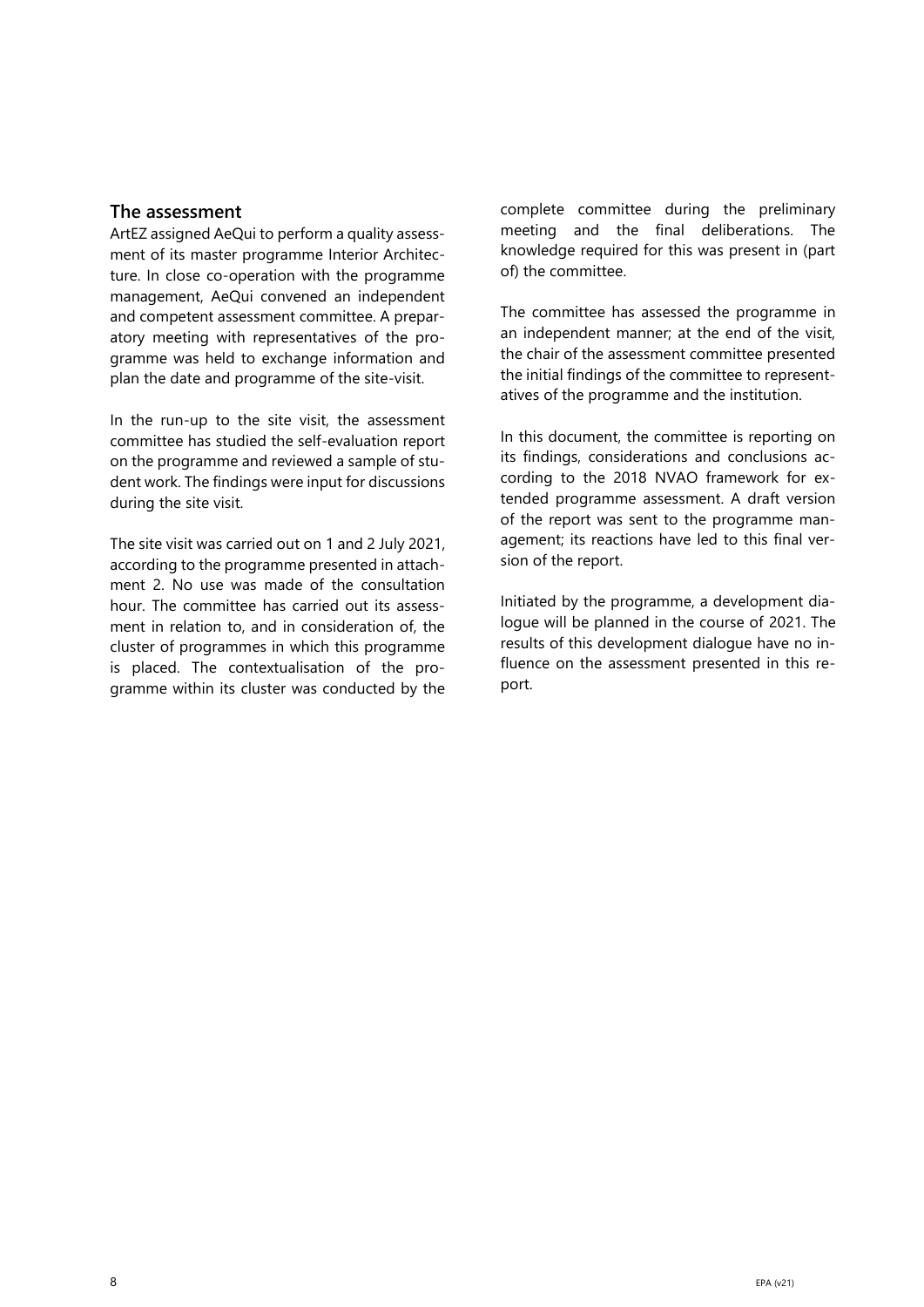# AeQu

## **Intended learning outcomes**

The committee concludes that the intended learning outcomes (or competences) of the Corpo-real programme have been concretised with regard to content, level and orientation and meet international requirements for interior architecture and are in tune with the demands from the professional field. The programme adheres to the national master profile for Fine Art and Design and the 'Wet op de Architectentitel' (WAT). The committee encourages the programme to further develop its positioning regarding body and space, to human and the world, to critical thinking and critical involvement. The committee also suggests the programme to develop its own agenda, for example related to the big questions in the field in (near) future. The programme is adequately embedded within the (international) professional field, which contributes to the relevance and topicality of the competences and the programme.

*Standard 1: The intended learning outcomes tie in with the level and orientation of the programme; they are geared to the expectations of the professional field, the discipline, and international requirements.*

#### **Findings**

As mentioned before, the programme presents itself as Corpo-real; a learning community where new and hybrid forms of research lead to new understanding of the interconnection between bodies and space. According to the programme, 'corpo' stands for bodies in general and 'real' for the reality that they relate to. The programme focuses on researching the endlessly changing relationship between bodies and space: the body as repository of social reality and spatial truth. In doing so, the programme aims to include and share different disciplines such as sociology, performative arts and theory in the arts.

Students (and tutors) are challenged to critically examine the connection between bodies and space, while the programme strives to work beyond the disciplinary limits of interior architecture. This includes experimental thinking to initiate innovation and emancipation within, and for, the field of interior architecture. And asking questions regarding new theoretical constructions, reimagine the future, and creating new perspectives for the professional field. The programme aims to deepen and innovate the domain of interior architecture and considers art education a rapidly evolving domain of research and practice.

The programme notes that research is imperative in the Corpo-real research practice: the synthesis of thinking, making and reflecting. According to the programme, the intertwining of theoretical research and artistic research and the importance of the role of theory in the programme distinguishes the programme from other master's programmes in interior architecture.

In the discussion with management about the focus and positioning of the programme, it was noted that regarding research the discourse is about 'the work that research does'. Research at ArtEZ is expected to contribute to building resilient futures, to diversity and to a critical society. For the Corpo-real programme this includes the importance of the notion of incorporating the body and its precarities in the discussion about research.

Regarding the central theme of the programme, bodies and space, it was remarked that there is not a fixed interpretation of what this could be. In the case study track (see also standard 3) for example, body and space is elaborated in human and world. Moreover, the different cultural and academic backgrounds of students ensure that this is interpreted in different ways.

The committee also discussed how the students freedom to choose their research topic relates to a possible agenda of the programme. It became clear that students value this freedom very much.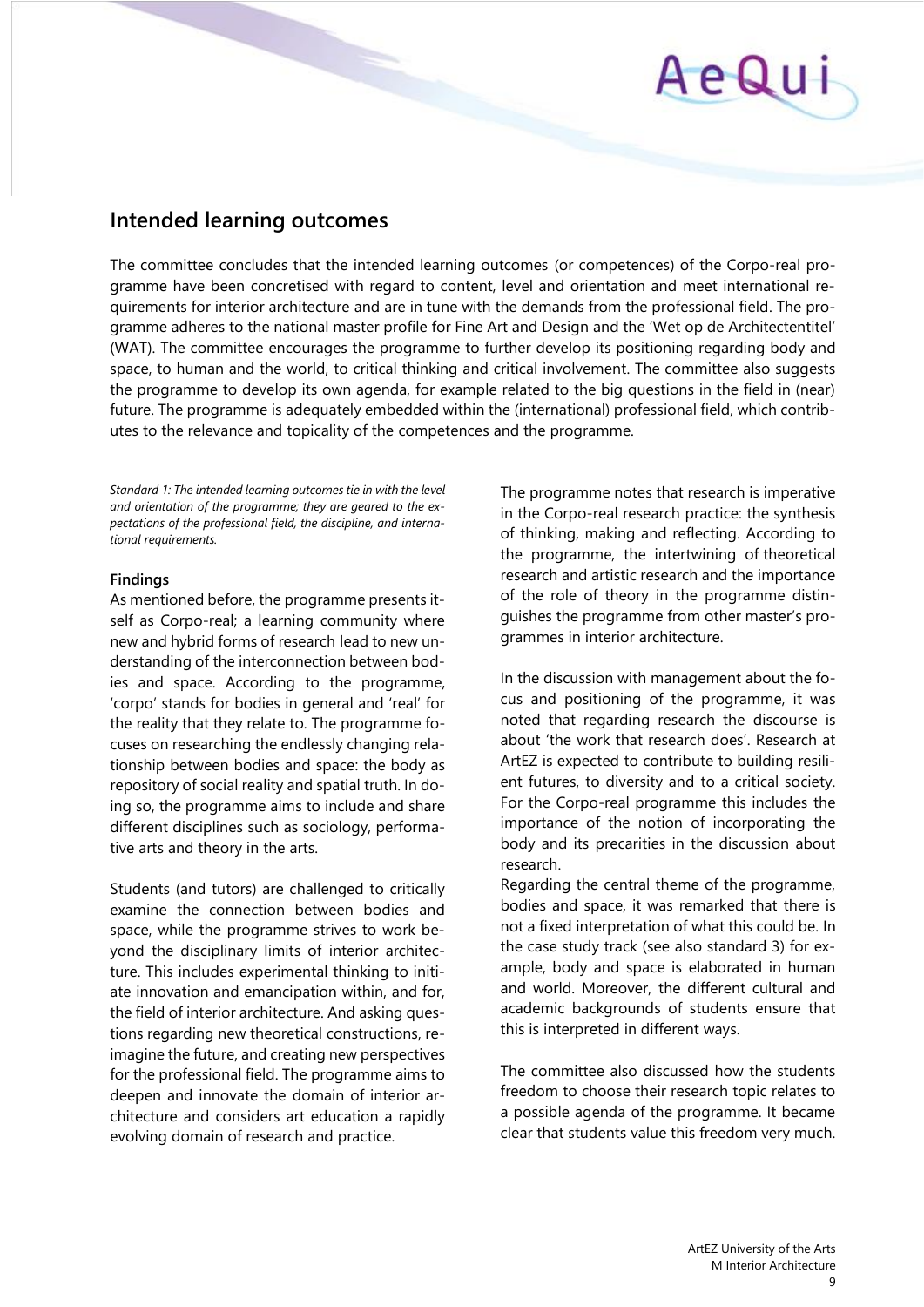It allows them to follow their own interest and inspiration. It was also noted that the programme does not have a specific agenda, with for example research topics related to societal themes. During the conversations between students and their tutors, the relevance of their research topics is however discussed. And it was also remarked that the practice track and the case study track (see standard 2 and 3) have a common theme or framework to which students can relate their work. In general, it was noted that the goal is for students to formulate and own their own positioning and to be able to critically reflect on this.

#### *Intended learning outcomes*

The intended learning outcomes are based on the national master profile for Fine Art and Design. This profile defines the general master level, and is used to emphasise the variety and diversity of courses within the master of Arts and Design programmes (MFAD). The Corpo-real programme was involved in the development of these specifications for the master level. The overall master level is articulated in four points of reference applicable to all programmes involved: research, context, discipline, and self-direction.

The programme is also embedded in the 'Wet op de Architectentitel' (WAT). In the Netherlands Interior Architects, Architects, Landscape Architects and Urban designers have to register in the Architect's register. After graduation and completion of a two-year professional traineeship, graduates of the master programme in Interior Architecture are eligible for registration as an interior architect in the Architects' Register in the Netherlands.

The intended learning outcomes comprise three Corpo-real core competences:

- researching and designing ability;
- personal competencies;
- professional competencies and professional attitude.

The competencies are elaborated in sub criteria. For the first competence this includes for example the ability to formulate, from the perspective of the student's own research, a design assignment that allows the student to gain new professional

knowledge. The programme presented an overview that shows the relation between the competences, the sub criteria and the national competences as defined in the national Master profile for Fine Art and Design. In addition, it shows in which tracks (learning lines) the competences and sub criteria are addressed and the assessment criteria used.

#### *Links with professional practice*

Different ways are used to align the programme with the demands of and developments in the professional field. Tutors (and guest tutors) have ample experience in a broad interdisciplinary and international range of professional fields through their own practice as practicing artists, interior architects, filmmakers, photographers, dancer or storyteller. Moreover, external critics are involved in evaluating the graduation presentations and the overall level of the programme.

#### **Considerations**

Based on interviews and the examination of underlying documentation, the committee concludes that the intended learning outcomes (competences) of the programme tie in with (inter)national requirements for (international) interior architecture and are in tune with the demands from the professional field. The programme presented an overview in which the national competences are related to the programme's competences and the different tracks (learning lines). Based on this, the committee concludes that all the competences and sub criteria are covered in the programme. In addition, the committee establishes that the Dublin descriptors are reflected in the intended learning outcomes (competences).

The committee also notes that the programme's emphasis on research is reflected in the competences. The committee is of the opinion that the programmes proposition regarding the interconnection between body and space has significant potential and can be transferred to humans and the (changing) world. The committee encourages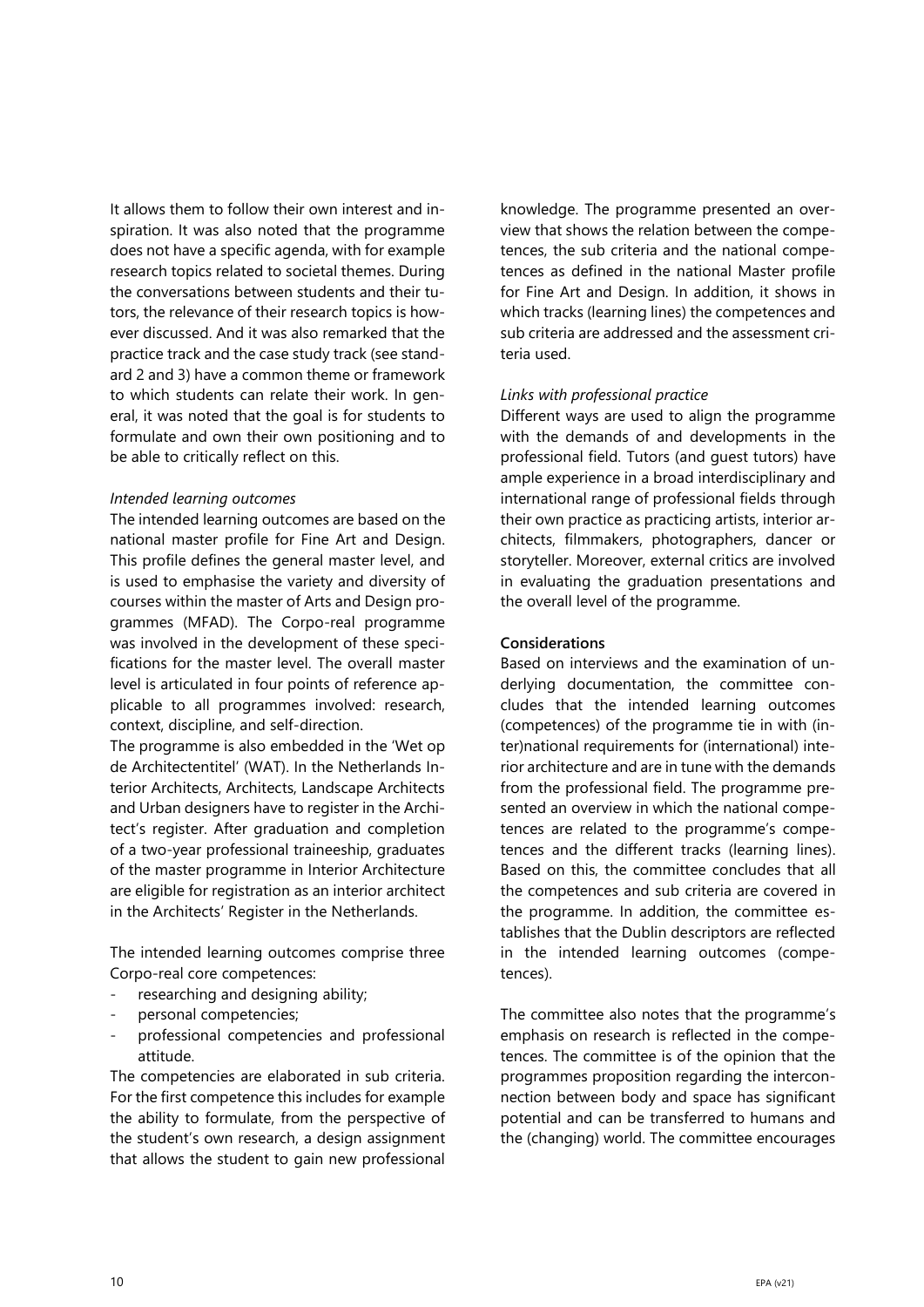

the programme to develop this positioning further from critical thinking to critical involvement.

The committee encourages the programme to develop its own agenda, for example related to the big questions in the field in (near) future. This will offer students a frame of reference and room for communal discussions and criticality.

The committee establishes that the programme has adequate contacts with the professional field, which contribute to the relevance and topicality of the programme. Tutors and guest tutors have ample (international) professional experience in their own practice and external critics are involved in evaluating the end level and the overall quality of the programme. The committee encourages the programme to organise a more systematic and strategic exchange with other master programmes within ArtEZ. This can benefit the programmes positioning and the students' possibilities in gaining experiences elsewhere.

Based on the interviews and examination of the underlying documentation, the committee establishes that the intended learning outcomes (or competences) **meet the standard.**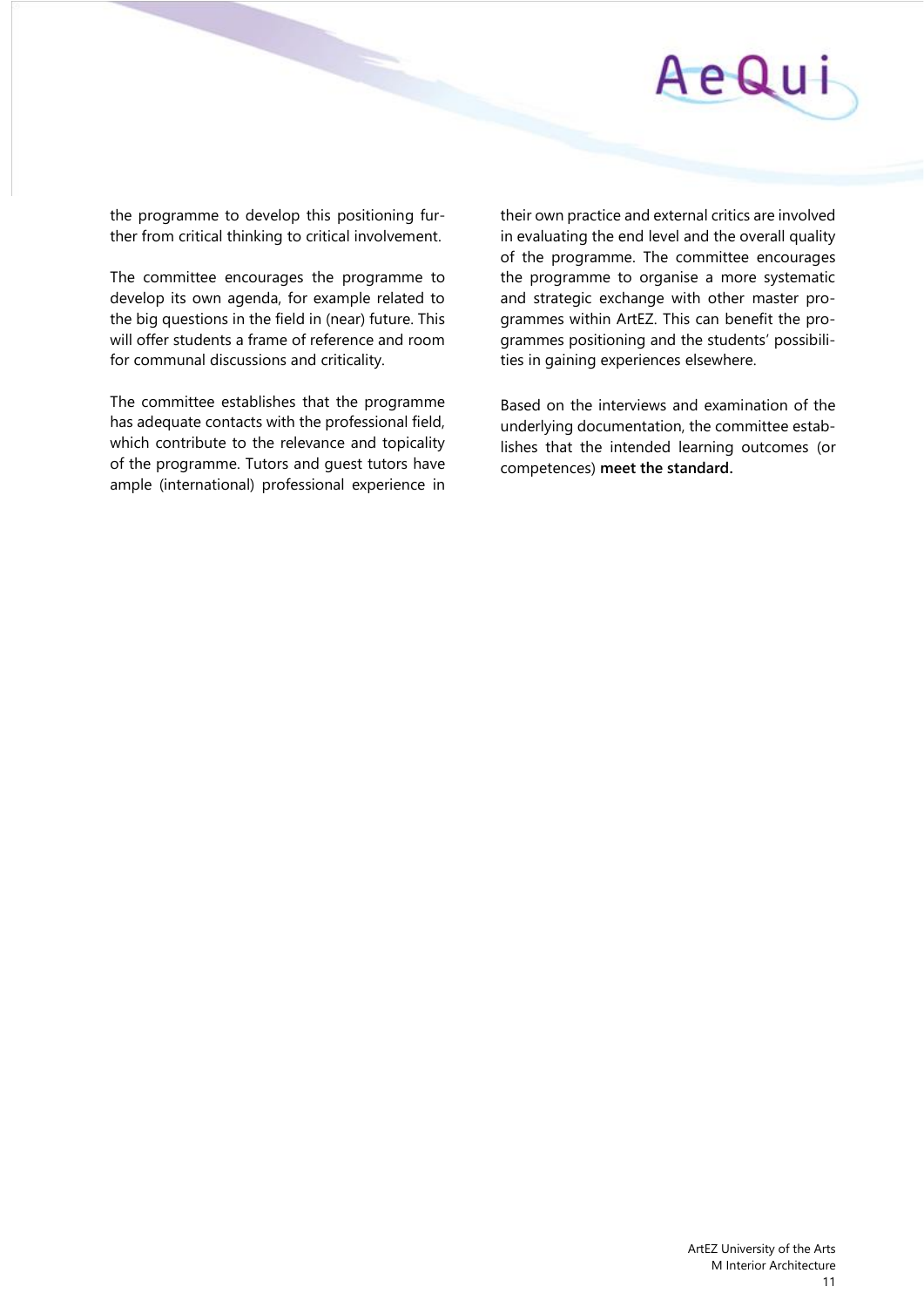## **Curriculum**

The committee establishes that the standards for the curriculum are met. The programme enables students to realise the intended learning outcomes. The programme grounds students in relation to their positioning in their future practice. This is part of an ongoing discourse between students and their tutors. The committee concludes that research skills are sufficiently being addressed in the different tracks (learning lines). Research has different forms and is directly connected to students future practice and learning objectives. The committee appreciates the way academic research and artistic research are combined. The different tracks (or learning lines) are helpful in creating a coherent and well-structured programme. The committee values that the outcome of the case study track is open and not necessarily a design or a product. The structure of and communication in this track could however be improved. The structure of the learning environment, the small and informal scale and the respectful atmosphere in the programme allow for interactive contact between students and tutors and a student-centred approach. An adequate enrolment procedure is in place.

#### **Orientation**

*Standard 2: The curriculum enables the students to master appropriate (professional or academic) research and professional skills.* 

#### **Findings**

The programme aims to involve professionals from a broad interdisciplinary and international range of professional fields. These professionals are typically involved as guest tutor. The guest tutors are expected to have strong connections with the professional field, through their own practice. The current guest tutors involved work for example as practicing artists, interior architects, filmmakers, photographers, dancer or storyteller.

Moreover, the programme addresses entrepreneurship as part of students' individual perspective plan and the accompanying talks. At the start of the programme, students are asked to formulate the professional field in which they wish to be active, explicitly within the specific time frame of five to ten years after obtaining their degree. In doing so, students analyse websites, conduct interviews, and visit potential practices. A self-assessment is used to determine the degree to which students' current skills and qualities have already prepared them for this future scenario. This adds up to a conversation between the student and the programme to determine the student's learning goals. The programme aims for

students to be able to position themselves independently and distinctively within the professional field, as designers and as human beings. The programme also offers skills workshops in the practice track, for example regarding academic writing, entrepreneurship, photography, research by making, etc (see also standard 3).

In the case study track students' work in groups that represent a studio, on an urgent societal research question in collaboration with external partners. The programme notes that the challenges addressed do not require immediate and concrete solutions; rather, the clients are looking for unexpected new strategies and scenarios.

The goal of research is to teach students how to go on developing, exploring and innovating practice and thinking around practice. Researching sources, making good use of sources, communicating what is uncovered and discovered, organising dialogues and exhibitions for diverse publics are, according to the programme, articulations of this goal. Research is addressed in the five tracks (learning lines, see also standard 3) in different ways. In the practice track, students focus on research by making. In the theory track, on research by thinking. In the case track, research by experiment is addressed and in the reflect track students conduct research by reflecting. In the finals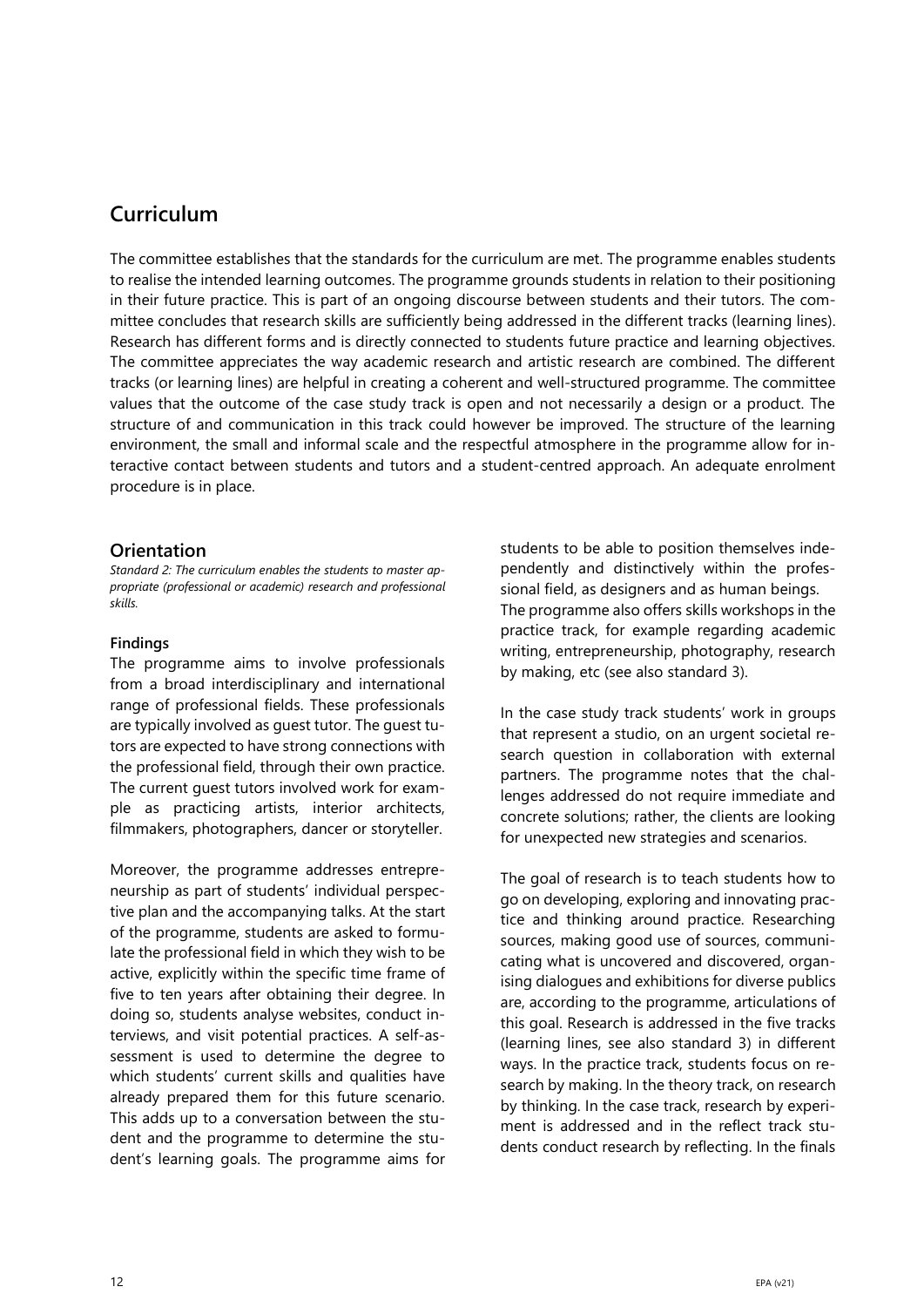

track, research is the result of merging theory and practice. During the tracks students engage in different research methods such as empirical research, design thinking strategies, literature research, comparative analysis, direct observations and exploratory interviews. In addition, students learn to think of themselves as instruments of research, artistically as well as journalistically.

As part of the theory track (see also standard 3), students formulate a research question in the first semester, which will be developed into a research proposal in the second semester. Several socalled master forum meetings throughout the year (see also standard 4) are organised in which students discuss their research ideas with their peers. In the third semester, students explore and connect the theory of their research with artistic and practice-based research. This results in the final theoretical paper. Students can also use this as part of their research for their final thesis (see standard 11).

The theory track comprises four theory modules in the first two semester (see also standard 3) and offers 'academic reading and writing', 'theoretical research skills' and an introduction to available sources in the library.

Regarding research skills, it was remarked during the site visit that students learn academic research skills and combine these with their own more personal and practical research skills. Making processes are also used in this.

Regarding the importance of the aesthetic of the making it was noted during the site visit that even though the objects students make can be seen as sculptures, these objects are primarily the construction of the students thoughts. The making is aimed to be intuitive and afterwards reflection on the making related to theory takes place.

#### **Considerations**

The committee considers that the programme adequately addresses professional and research skills. The case study track, the attention for entrepreneurship (aka defining the own professional field students want to work in), the practice track and the involvement of guest tutors ground students in relation to their future practices.

Research is a continuous part of the programme and present in all tracks (learning lines) and can have different forms. Research is practice and theory based and students are encouraged to use research methods from other disciplines such as film, performance, dance and social sciences. Research is usually is directly connected to students learning objectives and their future positioning. The committee appreciates the way academic research and artistic research are combined.

Based on the interviews and examination of the underlying documentation, the committee establishes that the programme **meets this standard**.

#### **Contents**

*Standard 3: The contents of the curriculum enable students to achieve the intended learning outcomes.* 

#### **Findings**

As mentioned before, the programme is organised in five so called Tracks (learning lines): Practice, Theory, Case, Reflect and Finals. The tracks are present in the first two semesters, where students get acquainted with the programme, gradually feel part of the community and practice with a variety of research methods and strategies both in theoretical and artistic research. In the second year the tracks become more connected and students start to explore the interconnection of theory and practice. The finals track is elaborated on in standard 11.

The practice track focuses on research of space through intuitive physicality focusing on bodies and space and their environment. In the first year students practice with research by making, thinking through making and making through thinking as important methods. In addition, different research methods and ways of working are introduced within a year theme to experience different approaches to practice-based research. In the second year the interconnection of the theoretical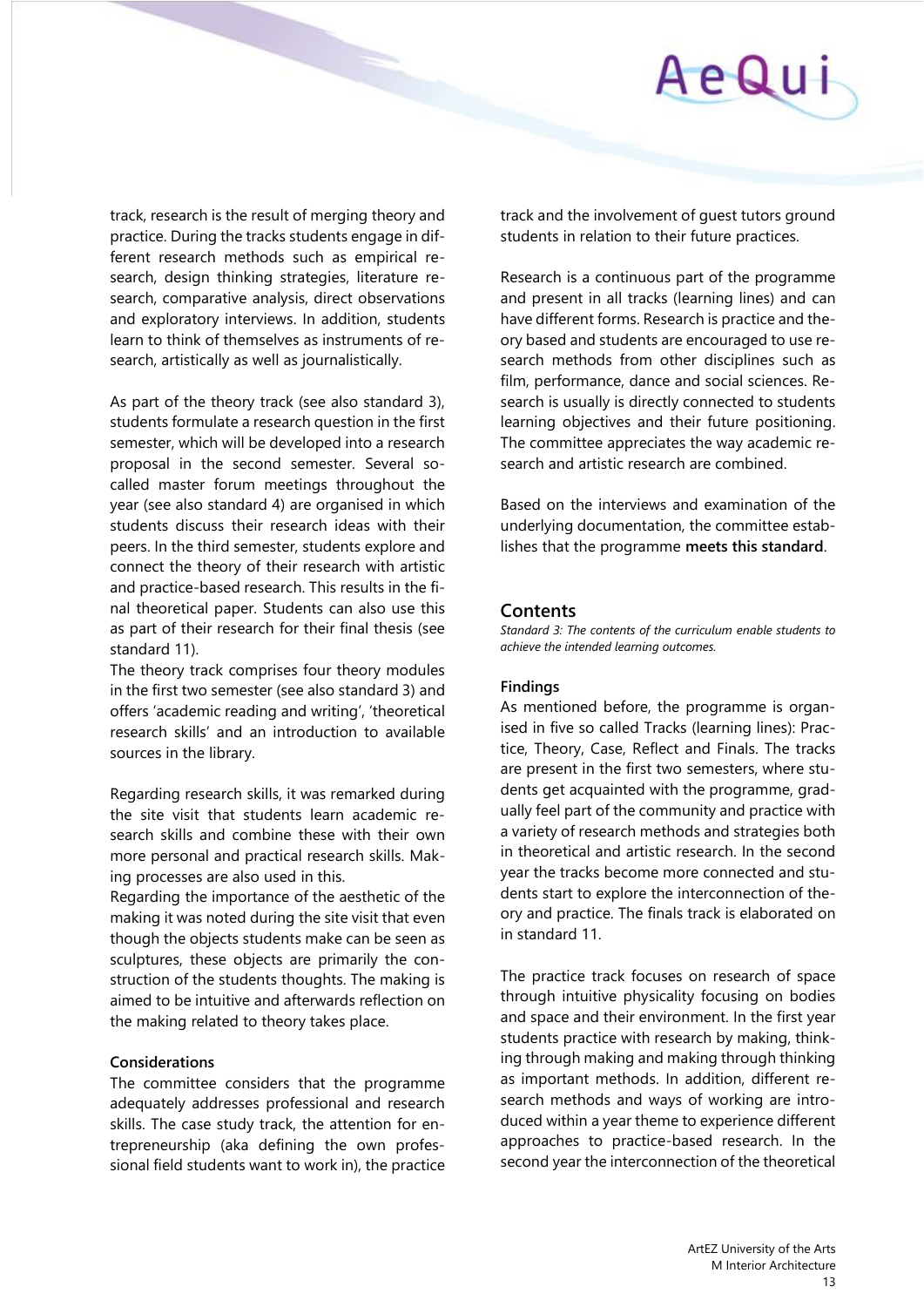research and artistic experimentation is addressed. This results in the final thesis of the graduation phase. The practice track also includes instructions for the wood, metal and plastic workshops, 'research by making', screen printing, bookbinding, photography, creative writing or film.

The theory track focuses on theory research. Students theoretical research focuses on a contemporary issue that is relevant to the professional field. Students are expected to position the theme within current international discourse, while seeking out the (social) relevance to the discipline of interior architecture. In the first two semesters, four modules are programmed in which students obtain the critical and theoretical foundation for their research. This includes topics concerning critical theory, historical theory, interdisciplinary theory and contextual theory. In these modules various tutors are involved, on different aspects of theory. The specifics regarding the research question and research proposal are discussed in standard 2.

As mentioned in standard 2, the case study track is centred around an urgent societal research question in collaboration with external partners. An example is the theme of the case study in 2021: Hospitality and Care after Corona: What can the view on humans of both hospitality and care teach us about how to design our spaces and environment in the future? Students cooperate with the ArtEZ Professorship Product & Interior Design, the University of Humanistic Studies and Hotel school The Hague.

The case study track also (formatively) addresses subjects specifically related to the theme of the case study such as (inter)cultural awareness or teambuilding. This includes several meetings with professionals from the field of teambuilding.

The programme notes that intercultural awareness is not only needed for the case-study track but for the community of students and tutors in general. In the intercultural awareness workshop, topics such as stereotyping, cultural prejudice and

creating a safe environment for all students are discussed.

Students the committee met with, value the collaboration with their peers in the case study track. Students and alumni pointed out during the site visit that the guidance and structure in the case study track can be improved. In addition, students and alumni would like to have more resources; such as access to connections with external organisations and people. Students noted that these issues were discussed in the master forum meetings and that the programme has been made aware.

In the reflect track students focus on research on themselves. The track also addresses the exchange of experiences and knowledge related to the topics of the research questions, among students as well with their attending tutors. This takes place in the so-called master forum. In addition, individual perspective (IP) talks are held. These are discussed in standard 8. In this track topics as Entrepreneurship, Online Awareness and Visibility, Golden Circle and Canvas Model Business are discussed (formatively) as well.

The international character of the programme is reflected in the international community, consisting of students and tutors from all over the world; Taiwan, India, South Africa, Colombia, Bulgaria, Croatia or the Netherlands. In addition, two international study trips per year are organised These include a study-trip to a European Biennale in the fall and an additional field excursion in January with a different destination each year. The aim is for students to consider their own development and research within a broader context. During the study trips so called interventions are organised. These are intense workshops during which students work on site on a specific and current theme. In these interventions, students are introduced to other research methodologies and collaborations together with other master students from the ArtEZ master community.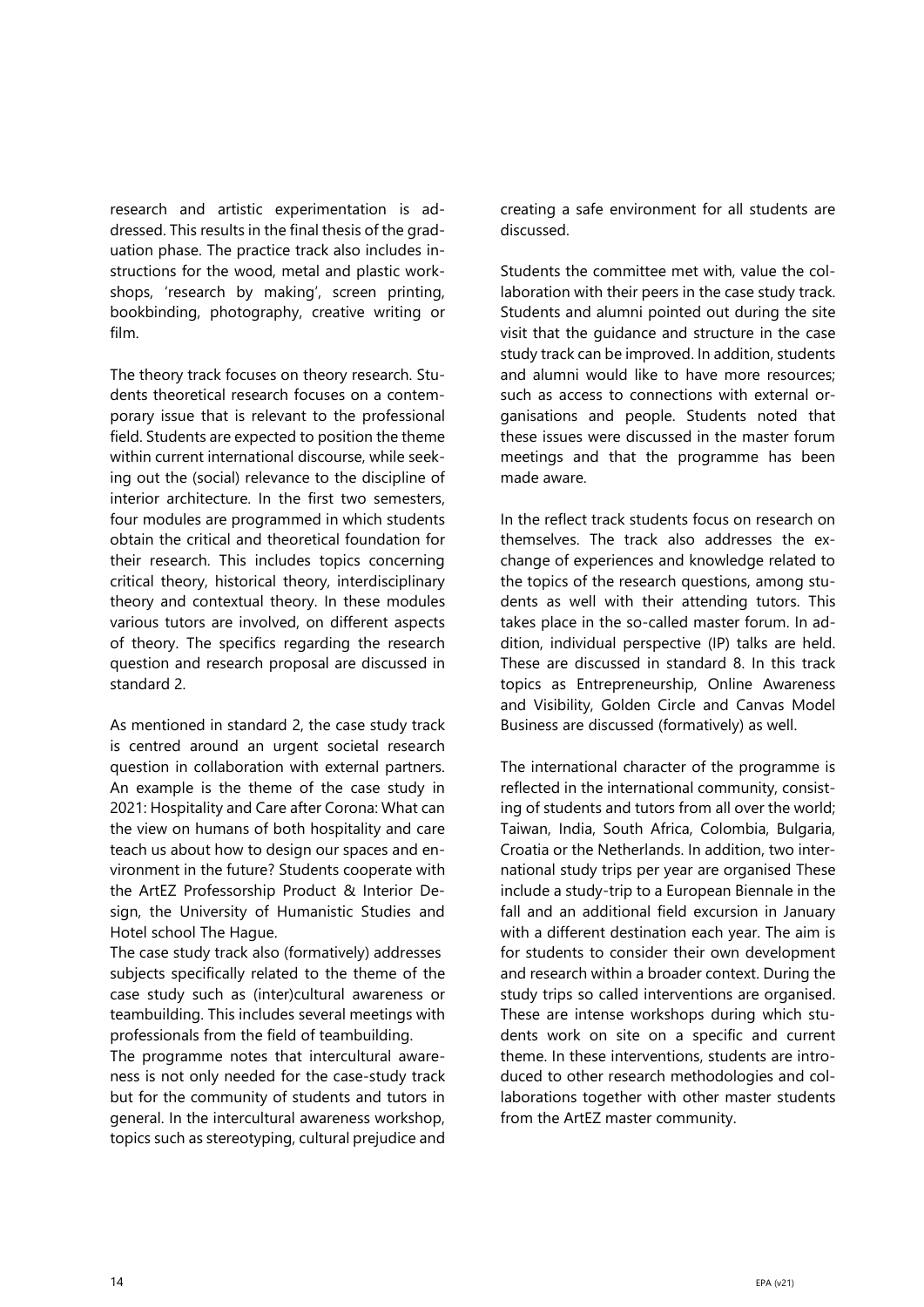## AeQu

The module descriptions provide students with an overview of the content, learning goals, teaching methods, assessment and schedule of each module / part of the programme.

Students the committee met with, value the freedom in the programme to follow their own research interest. In addition, the focus on critical thinking and on the process (and development) rather than the result is appreciated. This was also noted regarding the case-study track, where the outcome can be research, a process, a description as well as a design or a product.

#### **Considerations**

The committee considers that the content of the programme enables students to achieve the intended learning outcomes. The committee concludes that the Corpo-real theme of body and space is implemented and realised throughout the programme. During the site-visit, the committee noted that the literature and articles used in the programme are up-to-date, relevant and comprehensive for a master programme in Interior Architecture.

The committee is of the opinion that the programme is coherent and well structured; the different tracks are helpful in this. The committee especially values the case study track. This allows for collaboration between students and with external partners. The committee also appreciates that the outcome of the case study track is open and not necessarily a design or a product and that the results of the case study track are published. Despite this, the committee agrees with the students and alumni that the structure of and communication in this track should be improved.

Based on the interviews and examination of the underlying documentation, the committee establishes that the programme **meets this standard**.

#### **Structure**

*Standard 4: The structure of the curriculum encourages study and enables students to achieve the intended learning outcomes.* 

#### **Findings**

In the pedagogical perspective of the Corpo-real programme students are at the heart of the programme. The programme positions itself as a learning community with a strong emphasis on individual development. The programme aims to facilitate access: informal and easy contact between students and the team of core tutors. And a safe space where knowledge and experiences can be shared, risks can be taken and failures can be part of the progress. In addition, the programme emphasises self-guidance by students. Students are encouraged to find their way in the programme and in the world.

Different educational formats are used throughout the programme, including the afore mentioned interventions, the master forum, and individual talks. In addition, teaching formats such as field work, studio days, field excursions, group workshops, collective reading, discussions, writing exercises, individual talks and feedback and in class peer to peer review are used.

The master forum, during which all first- and second year students come together with the head of the programme and programme coordinator, is held every three weeks. Students are in charge of the meetings. The meetings offer intervision focused on the exchange of experiences and knowledge related to the topics of the research questions and thesis, the case study, and any other design research questions. Students provide each other with advice, feedback and opinions. In addition, practical aspects such as schedules, preparation for the travels and the various workshops are discussed.

Part of the theory track is the Corpo-real Discourse. This addresses the main focus of the programme: the relationship between bodies and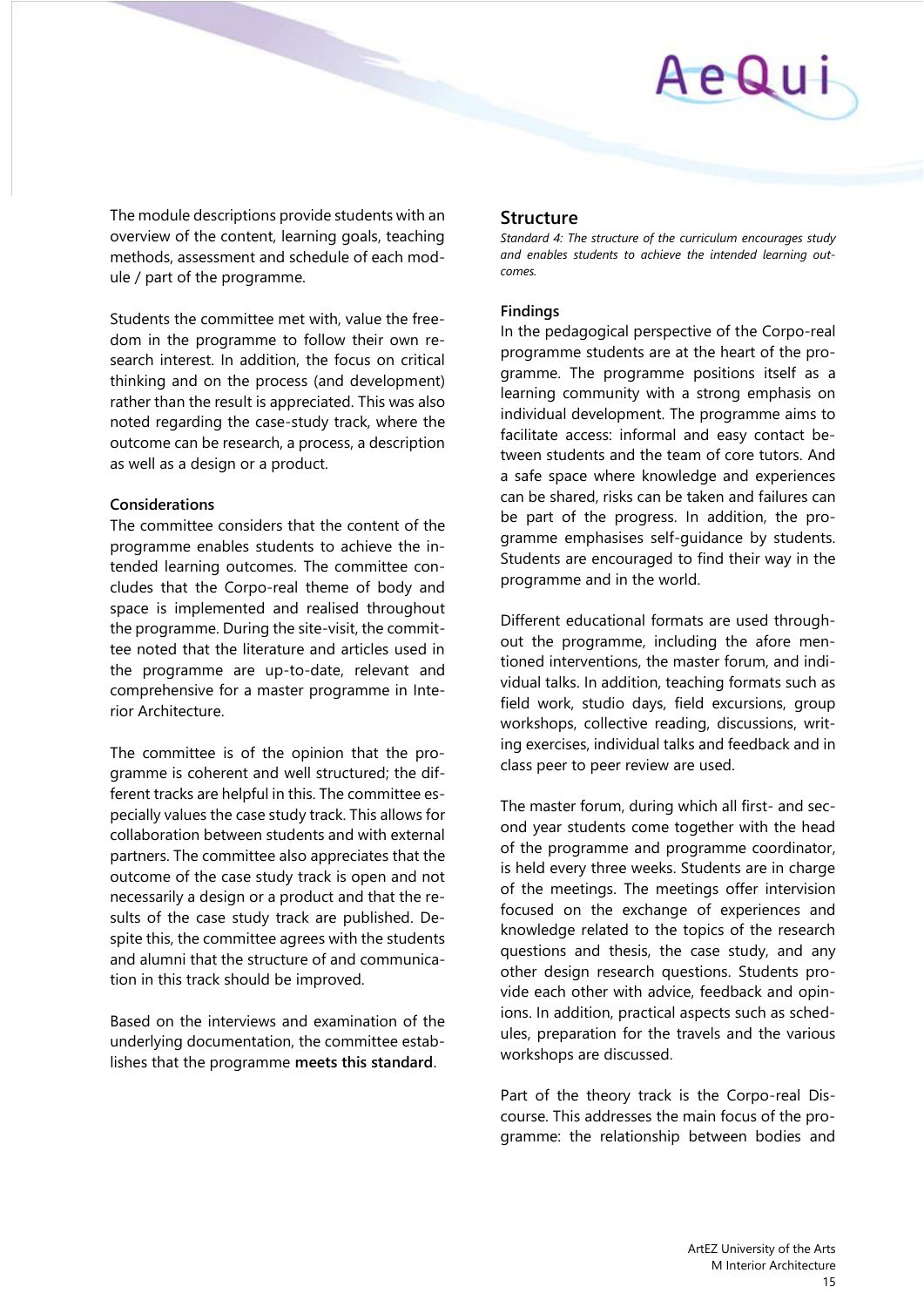space in the broadest sense. Students are provided with a diversity of insights and perspectives on the theme Corpo-real. To enable this, an external moderator with a new network is invited each year, who, together with the students, develops a programme of lectures, workshops, reading sessions and studio or gallery visits.

Students and alumni would like to have more contact with other master and bachelor students, the committee learned during the site visit. Even though first year students already collaborate with other master students this could be expanded.

During the lockdown in the spring of 2020, all education was organised online. Since the programme, as an art programme, is labelled as a practical programme, in academic year 2020 - 2021 most education could be continued in a reasonable normal manner, with regard to the relevant guidelines. If needed, for example in the case of the master forum meetings, where the group was too large, meetings have taken place in an online format. The online meetings also allowed for international guest tutors /artists to join in a more accessible manner. This was, according the programme, very valuable.

Since the annual trip to the Venice biennale could not take place in 2020, current students are invited to join next year's group of students to visit the biennale. And in 2020 the international travels were changed to different destinations in the Netherlands.

#### **Considerations**

The committee concludes that the structure of the learning environment and the small and informal scale of the programme allow for interactive contact between students and tutors and an individual approach. Different teaching formats are used, that leave room for individual and group work. The committee notes that the programme succeeds in creating an effective learning community with a strong focus on self-directed and

student-centred learning. In addition, the committee sensed a respectful atmosphere between students and tutors.

The programme creates an ongoing discourse with students about their (future) positioning. The committee was impressed by the involvement of students in the programme (in for example the master forum meetings and the discourse programme).

Based on the interviews and examination of the underlying documentation, the committee establishes that the programme **meets this standard**.

#### **Incoming students**

*Standard 5: The curriculum ties in with the qualifications of the incoming students.* 

#### **Findings**

The legal enrolment criteria apply to the programme. The programme aims for small scale education and individual guidance; therefore 15 students are admitted each year. And the total cohort the programme aims for comprises 25 students. In realising this, the programme has an intensive and selective admission procedure in place. This includes submitting a portfolio, a motivation letter, a research proposal and a CV. Candidates are interviewed by two members of the staff (the admissions committee).

The programme selects candidates not only based on their creativity but also on their contribution to the learning community they become part of.

The programme aims to attract a diverse group of students. Currently 80% of the students is non-European. The programme notes that the number of European and non-European applications is increasing for academic year 2021 - 2022.

Students and alumni value the input from and connection to their international peers, the committee learned during the site visit. Students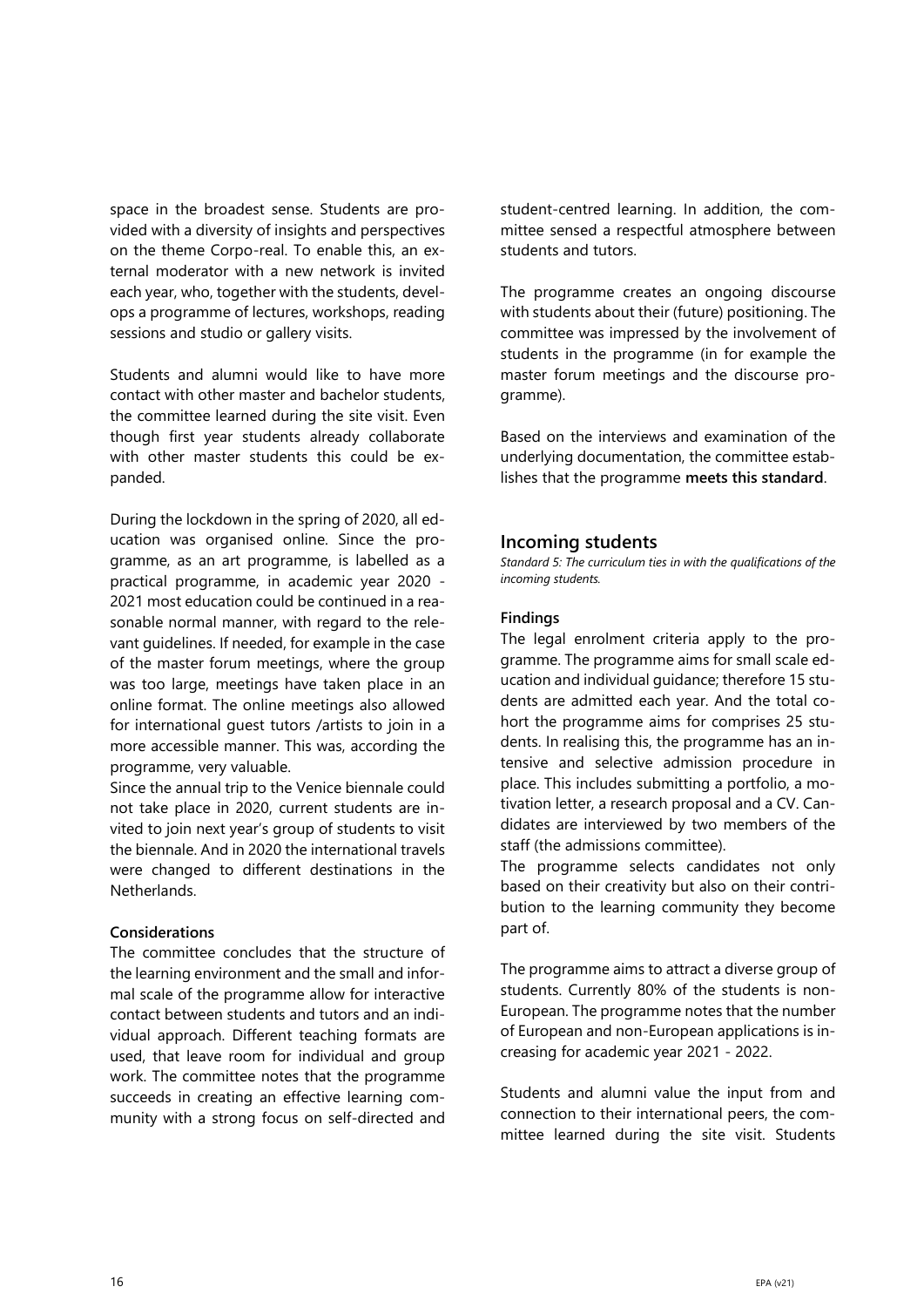

noted however that the composition of the student group could be more divers.

Candidates are informed about the programme through social media, the website and current students. Through so-called online Corpo-real Talks and by connecting candidates to students and alumni, candidates are informed about the themes and the research of the programme and students.

#### **Considerations**

The committee considers that the legal enrolment criteria are applicable to the programme. And

that the programme meets different backgrounds and interests of the students. The intensive and selective selection procedure ensures that motivated students enrol the programme.

The committee recommends the programme to ensure that the composition of the international student group is balanced; e.g. avoiding that one nationality is overrepresented.

Based on the interviews and examination of the underlying documentation, the committee establishes that the programme **meets this standard**.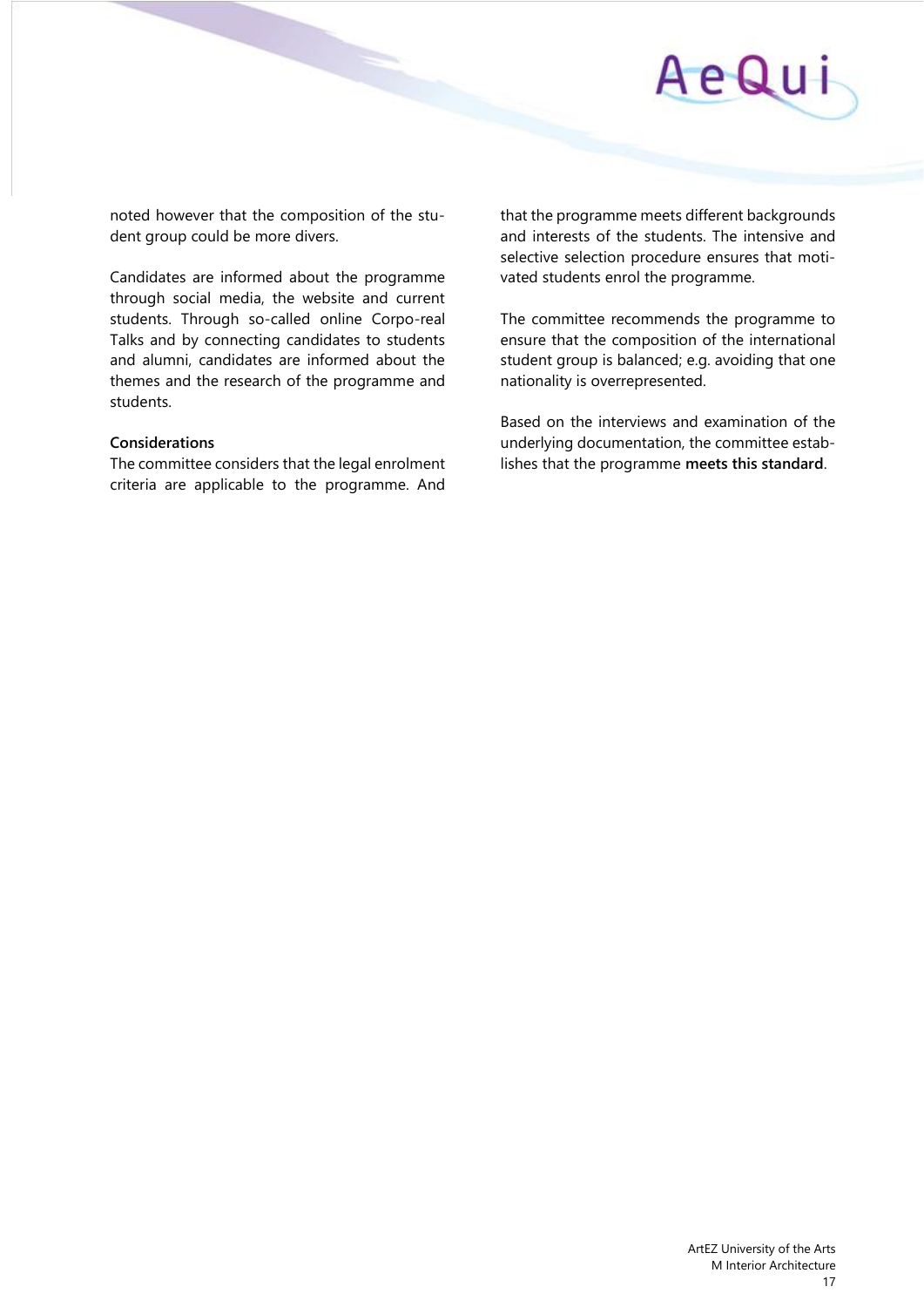### **Staff**

The committee considers that the staff involved in the programme is very competent and approachable. In addition, the composition of the staff reflects the international and interdisciplinary practice of interior architecture and tutors have ample (international) academic and professional experience. The programme ties in with the universities employment policy and procedures.

*Standard 6: The staff team is qualified for the realisation of the curriculum in terms of content and educational expertise. The team size is sufficient.*

#### **Findings**

The programme ties in with the ArtEZ employment policy. Within this policy, life-long learning and professionalisation at course, programme and institutional level are supported. The staff policy includes an annual cycle of performance reviews for all members of staff with contracts of 0,4 fte or more. For these staff members courses such as the Basic qualification Examination (Basiskwalificatie Examinering /BKE), the Basic qualification Didactical Competence (Basiskwalificatie Didactische Bekwaamheid /BDB) and the Senior Qualification Examination (SKE) are available. These courses are mandatory for staff with specific teaching and assessment responsibilities.

The programme is taught by a small team of core tutors (0,24 fte). The core tutors meet with students on a weekly basis throughout the programme, which ensures that they know all the students. Moreover, a wide variety of guest tutors (0,6 fte in total) is involved in the lectures, workshops and seminars of the programme. Both core and guest tutors are expected to have strong and continuously renewed connections with the professional field, through their own practice. The current tutors involved, work for example as practicing interior architects, architects, filmmaker, photographers, researcher and tutor at other universities, dancer or storyteller. The lector of the professorship Product & Interior Design at ArtEZ is also involved as guest tutor. The average staff student ratio is 1:20.

In addition to the tutors, a head of the programme, a program coordinator and a (management) assistants are available. The programme notes that to strengthen the coherence between students, staff and alumni, recently an alumna and two students have been appointed as assistents.

The site visit revealed that students and alumni are in general content with their tutors. They appreciate the small scale character of the programme and the approachability of their tutors.

Where needed the programme enables tutors to make use of English courses. However, since all tutors and guest-tutors are either international or already familiar with English spoken education, this does not happen frequently.

#### **Considerations**

The committee considers that tutors are very committed, competent and rigorous. All tutors involved have their own (international) practice, as an interior architect, architect, dancer, designer, researcher or any other art and design related practice. The committee noted that the tutors and staff involved have an adequate command of the English language.

In addition, the committee concludes that the programme is able to realise an adequate balance between fixed and freelance staff.

Based on the interviews and examination of the underlying documentation, the committee establishes that the programme **meets this standard**.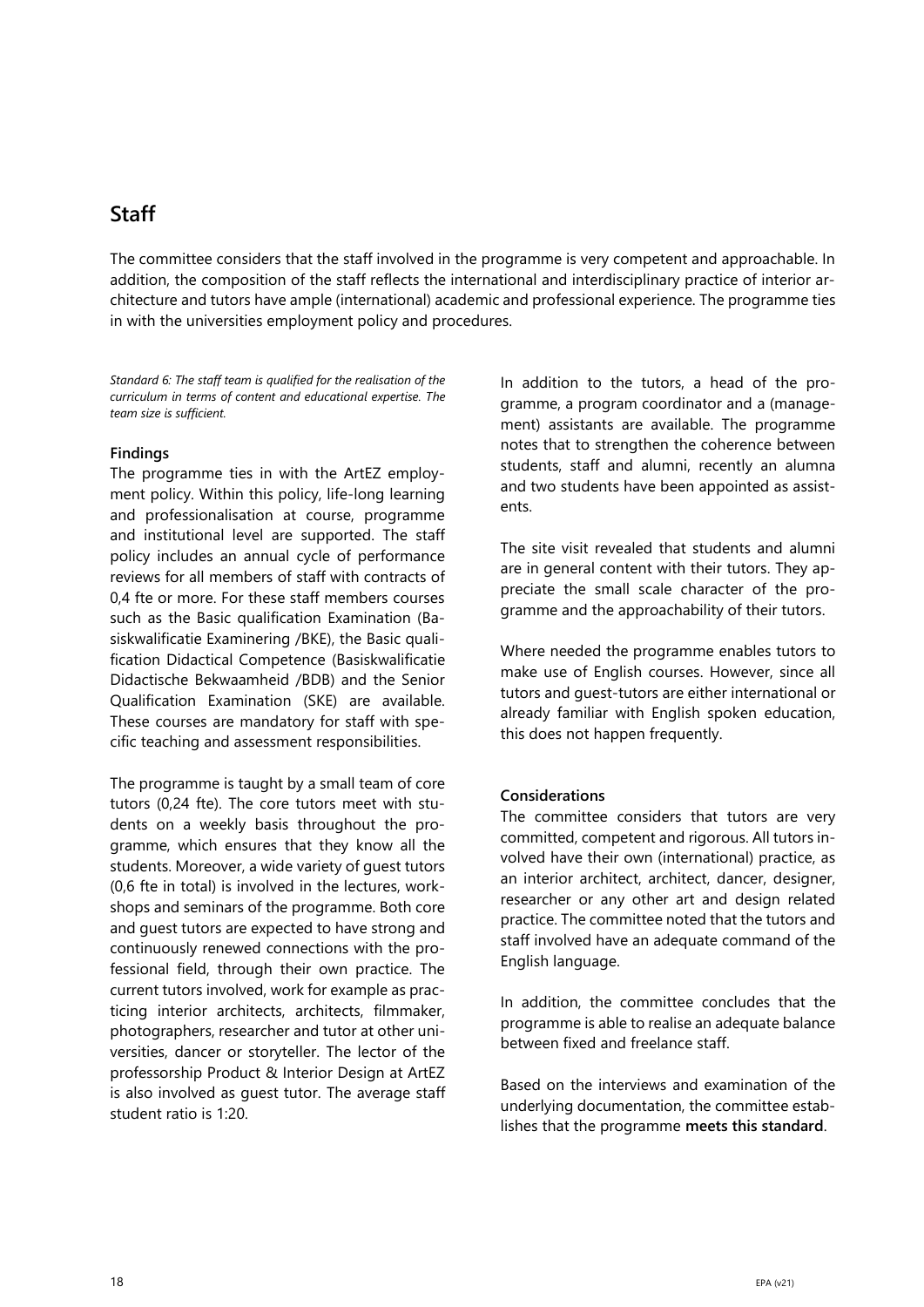## **Services and facilities**

The committee establishes that the standards for services and facilities are met. The committee concludes that a sufficient infrastructure is in place for realising the programme. At the location in Zwolle different studio's, equipment and materials are available. This is valued by the students and alumni the committee met with. The committee also concludes that the tutoring of students is tailored to the needs of the students, reflects the small and intensive scale of the programme and matches the self-direction expected of master's students. Adequate facilities are available to provide students with information about the programme, assessments, schedules and to provide extra support for students when needed.

#### **Accommodation and infrastructure**

*Standard 7: The accommodation and material facilities (infrastructure) are sufficient for the realisation of the curriculum.* 

#### **Findings**

Regarding housing, ArtEZ has formulated six themes: internal connection, functionality versus flexibility, home base, knowledge and coffee, routing and external connections. These themes have led to the 'ArtEZ Huisvestingsplan'. This plan sets out a shortlist of desirable and feasible measures for each ArtEZ location in the short and medium term.

The programme is organised in the LAB base at the location of ArtEZ in Zwolle. The programme notes that the LAB base was created to meet, to have conversations and to exchange ideas. Students work together in their studios, use other spaces to create larger work, and from these spaces connect with inspiring (inter-)national peers in online and on-site meetings.

In Zwolle individual and group workspaces, facilities and equipment for print, 3-d design, theatre/dance studio's, bookbinding workshop, photography and film workshop etcetera are available. Students are also free to visit the other two locations and accompanying facilities of ArtEZ in Enschede and Arnhem.

ArtEZ provides online facilities such as ArtEZ intranet, ArtEZ email, electronic learning environments, student portfolios, free Wi-Fi, printing and copying facilities.

During the site visit, the committee discussed the position of an international programme in Zwolle. It was remarked by students that being in Zwolle helps them to understand the Dutch heritage and mindset. In addition, management noted that being in Zwolle allows for more connection to the other master's programmes and the atmosphere and identity of the Zwolle location of ArtEZ. To create a connection with the city, projects are

organised. For example, last year's case study track included a collaboration with the municipality and a neighbourhood in eastern Zwolle.

#### **Considerations**

The committee considers that the facilities of Corpo-real programme are satisfactory. The students and alumni the committee met with, value the different workshops that are at their disposal (wood, metal, plastic, paper, etcetera). This allows them to go through the process of making.

The committee also appreciates that the public presentation of the students' work is in the church in the city centre.

Based on the interviews and examination of the underlying documentation, the committee establishes that the programme **meets this standard**.

### **Tutoring and student information**

*Standard 8: The tutoring of and provision of information to students are conducive to study progress and tie in with the needs of students.*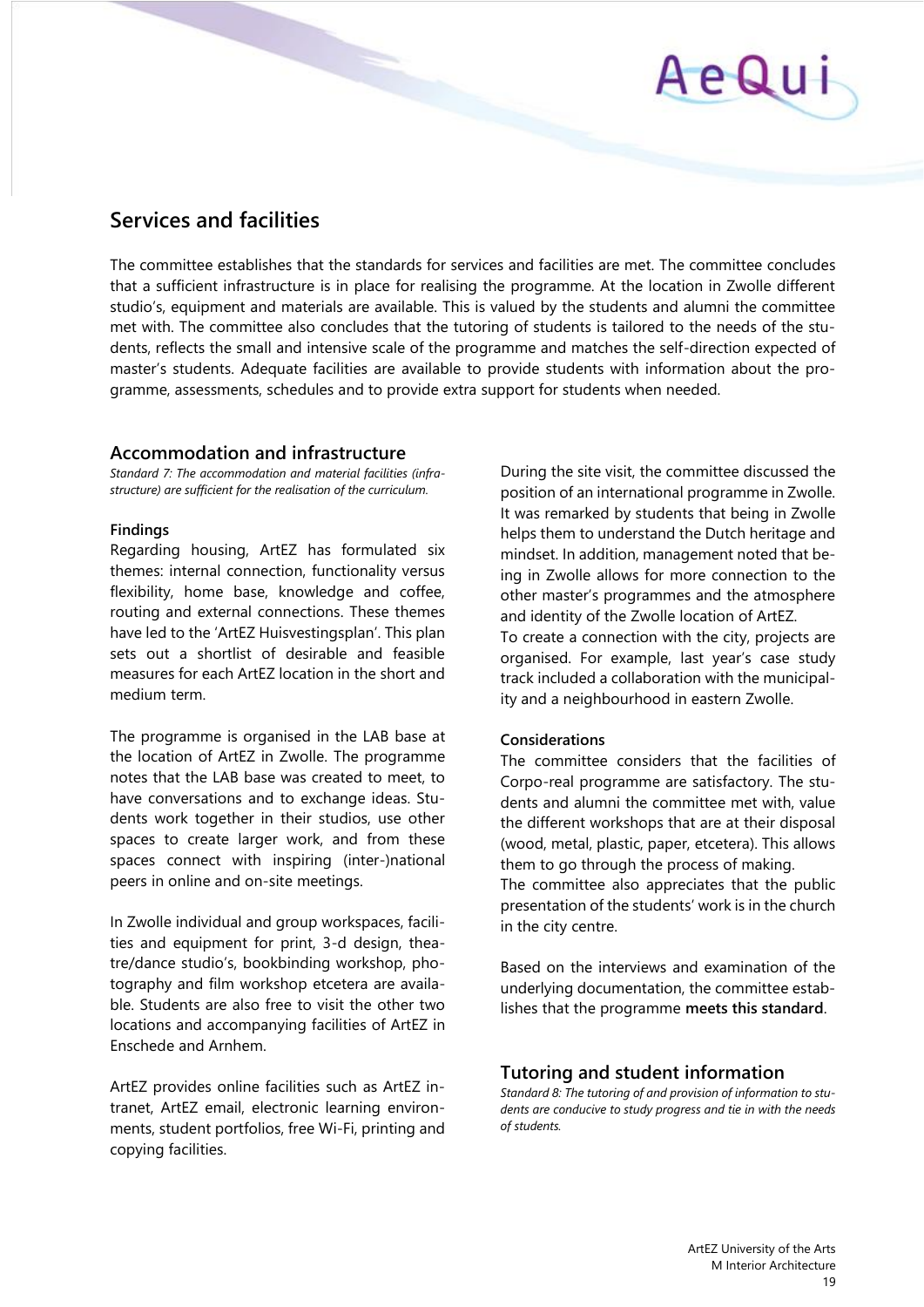#### **Findings**

In the beginning of the programme, students develop their individual perspective plan. With this plan, the programme aims for students to become the owner of their study process and learning goals during the programme. The plan is discussed during the individual perspective talks with the head of the programme that are scheduled twice per semester. During these meetings, students discuss their personal goals, expectations and their future plans.

Throughout the programme, students are also guided by the head, the coordinator of the programme and their tutors. The head of the programme is mentor of the students and stays in contact with the students regarding their study progress and other relevant matters (for the student).

A student counsellor is available for all students that find themselves confronted with personal or study problems and where they feel that they could use some help. The student counsellor maintains an independent position at ArtEZ and is therefore able to discuss any subject with a student in confidence. An international office is available as well as an International Student Circle. The latter is a platform/community where all students, not just international students, can exchange information and expertise.

Regarding students with extra needs, the committee learned during the site visit, consultation between student, head of the programme, student counsellor and the board of examiners takes place. The board of examiners approves and registers the measures taken.

Students (and tutors) are informed about the programme, assessment, timetables etcetera through a mix of course guides, websites and/or electronic learning environment.

As mentioned before, in the spring of 2020 the programme was offered online. In academic year 2020 - 2021, only meetings with large groups were held online, other forms of education could take place at the location in Zwolle. The programme notes that the small and informal scale of the programme was helpful in staying in touch with students during the online period. To help students in financial need, students were hired as assistants and a scholarship was organised.

Students the committee met with, are content with the guidance they receive. They pointed out that if needed extra guidance is available and that this can be addressed in the weekly discussions with their tutors.

#### **Considerations**

The committee concludes that adequate tutoring is available for students. The tutoring ties in with the independence expected from students in a master programme. If needed extra support is available for students.

Based on the interviews and examination of the underlying documentation, the committee establishes that the programme **meets this standard**.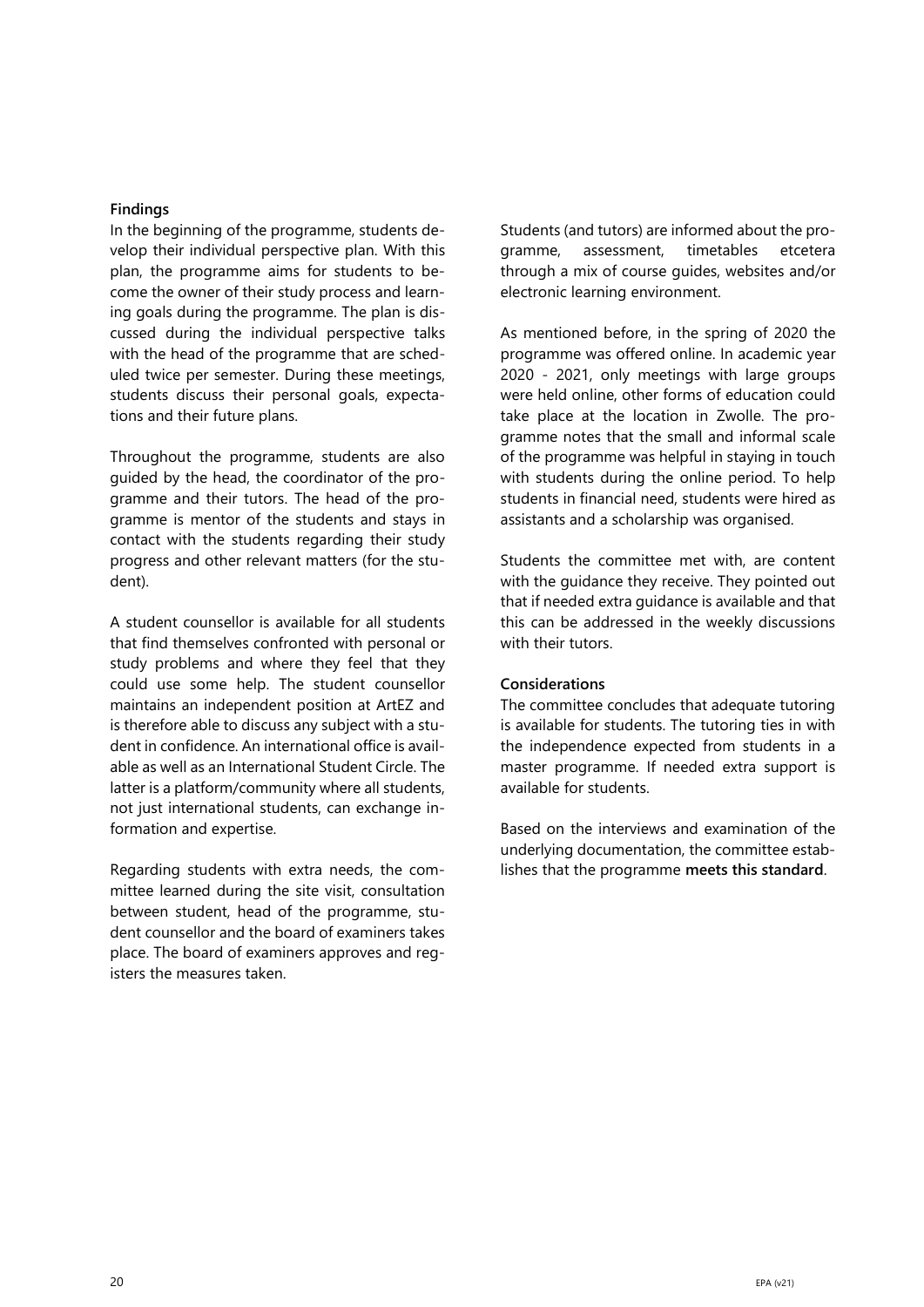## AeQu

## **Quality assurance**

The committee establishes that the standard for quality assurance is met. The committee concludes that the programme has an adequate quality assurance system in place. ArtEZ's quality assurance system and planning and control cycle is translated within the ArtEZ community of Master courses and the programme. The committee notes that all relevant stakeholders are involved in the quality assurance process. The programme combines the formal system with an informal one, in which students feel heard. The committee values the involvement of students in shaping the programme and the programme's continuous effort to improve.

*Standard 9: The programme has an explicit and widely supported quality assurance system in place. It promotes the quality culture and has a focus on development.*

#### **Findings**

The quality assurance plan of ArtEZ is leading for the programme. This plan contains the universities vision on quality assurance, which includes a focus on an ongoing dialogue on the quality of education and research and the involvement of all stakeholders in this dialogue. The PDCA cycle is used as a base model for quality assurance.

The head and the coordinator of the programme are responsible for the quality of the teaching processes and for promoting the quality culture. They translate the strategic plan into their own plan for the programme. Together with the management-assistant and the student-assistant they plan the admissions and study programme, are responsible for setting up the teaching and testing programme, evaluating the programme and determining and coordinating improvement activities at curriculum level with the tutors involved.

The quality of the programme is evaluated in the continuous formal and informal talks with students, tutors, guest tutors, crits and formal advisory committees. This includes for example the afore mentioned master forum meetings and the advisory committee. In addition, alumni surveys are held and the programme participates in the National student Survey. The results of these surveys are analysed and if needed acted upon. The

master forum meetings are held every three weeks with both first and second year students, the head of the programme and the programme coordinator. These meetings are not only used for intervision between students but also for sharing and reflecting on experiences.

The head of the programme and the tutors stay in contact with experts in the field. The head of the programme also works together with colleagues from other programmes in Interior Architecture to start a European collaboration where heads of programmes get together, exchange experiences and collaborate.

Also, within the Master course community, a cluster network is in place that considers growth and development from the perspectives of learning, identity, policy and research experiments. All staff members are invited to join the cluster of their choice.

The advisory committee consists of current students and the programme coordinator. The committee provides input for actualising the curriculum, related to the Education and Examination Regulations. In addition, informal and formal contacts with the professional field, students and tutors ensure that the programme can be actualised on a yearly basis.

Students are involved in quality assurance by means of the before mentioned advisory committee, the International Student Circle where they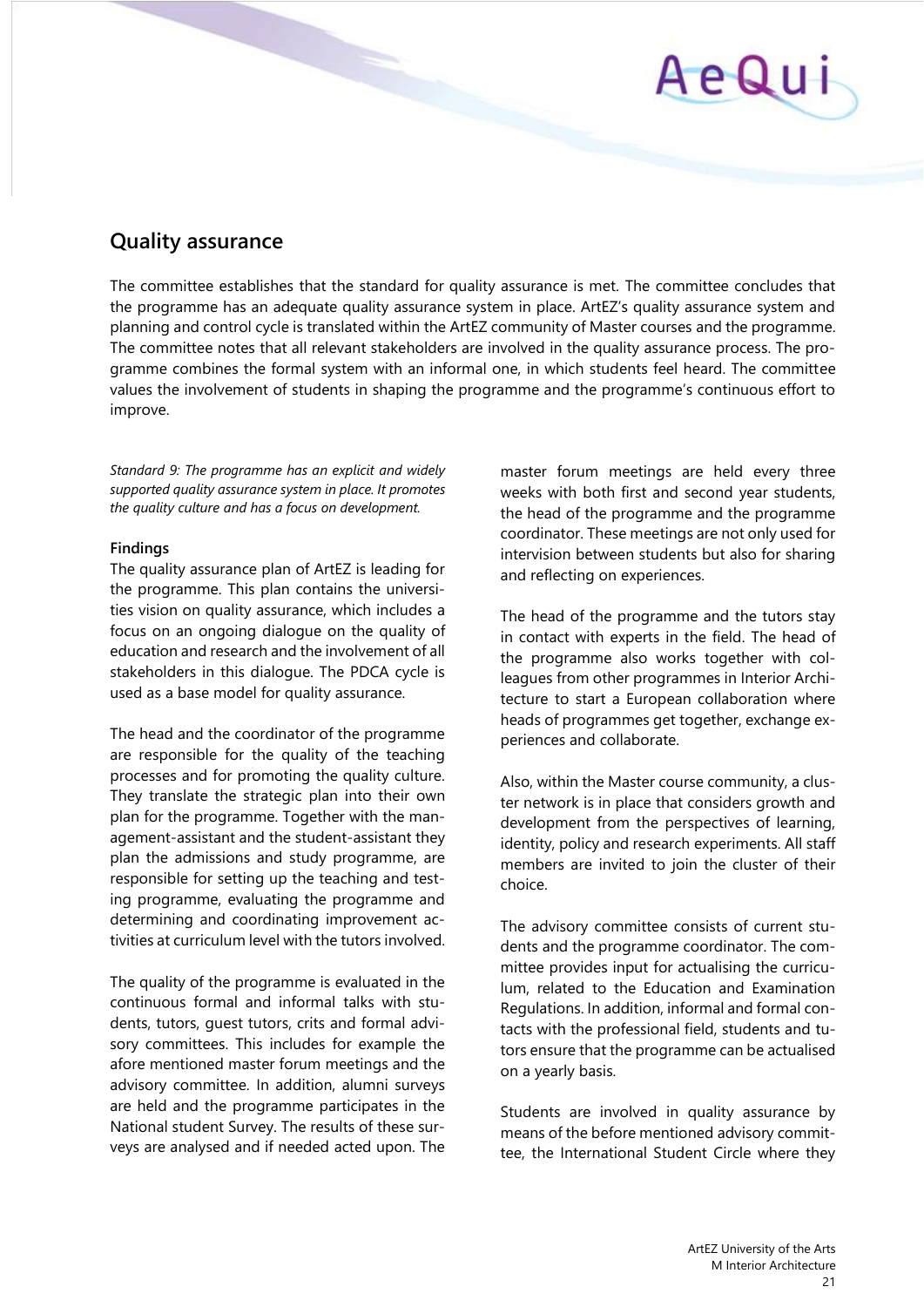engage in dialogue about their learning programmes, facilities and other relevant issues that affect their study, and the Education Committee. The latter operates across all the master's programmes. The Education Committee discusses policies and strategic decisions with the director ArtEZ Master programmes. Moreover, students are involved in the formal evaluations that are held each semester.

The visiting crits involved in the evaluation of the graduation presentations (see also standard 11) also has an important role in evaluating the programme. The external critic assesses whether the programme has correctly performed its educational duties, resulting in a graduation plan at the desired level. The visiting critic writes down his/her findings in a brief report.

#### **Considerations**

The committee concludes that an adequate quality assurance system is in place. The system contains checks and balances to ensure the quality of the programme. Relevant stakeholders such as students, tutors and the professional field are involved. The committee notes that the programme is continuously learning and evolving.

Based on the discussions during the site-visit, the committee concludes that students feel heard. By means of the evaluations, the master forum meetings and the Corpo-real discourse programme (see standard 4), students have an important role in (re)shaping the programme.

Based on the interviews and examination of the underlying documentation, the committee establishes that the programme **meets this standard**.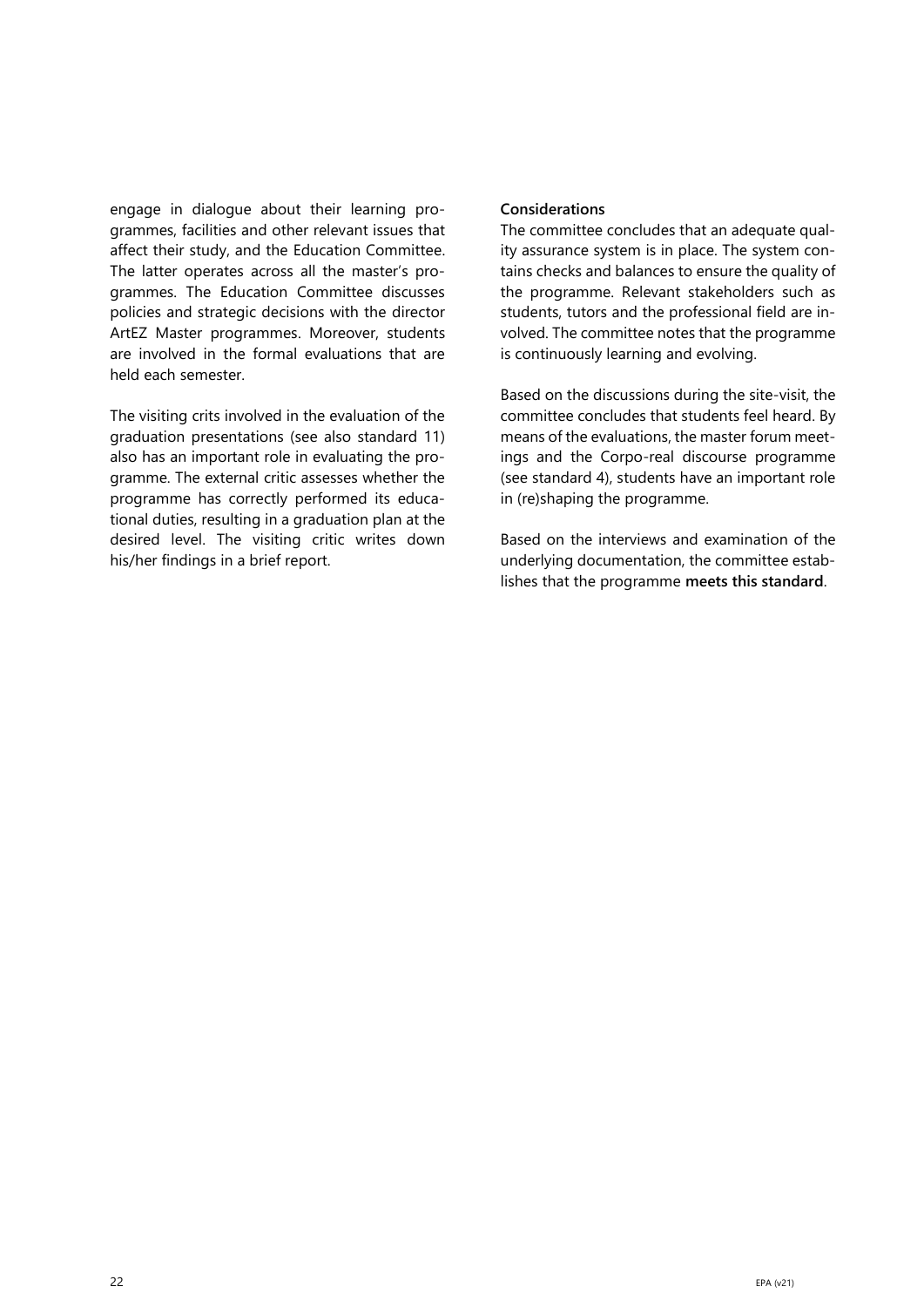# AeQui

## **Assessment**

The committee considers that an adequate system of assessment is in place. The intended learning outcomes (or competences) are at the basis of this system. Sufficient measures are taken to guarantee the validity, reliability and transparency of the assessments, by using the four-eye-principle (or double marking principle) in all summative assessments and by communicating assessment procedures and criteria at an early stage. The board of examiners is pro-active in safeguarding the quality of the assessments.

*Standard 10: The programme has an adequate student assessment system in place.* 

#### **Findings**

The ArtEZ assessment policy is leading for the programme's assessment system. The institute's assessment policy describes the institute's vision of assessment and the aims regarding content, organisation and expertise. It also notes that the testing policy of each study programme is described in a testing plan and worked out in the education and testing programme, the tests themselves, course descriptions and assessment forms. Related to the curriculum and teaching methods, programmes make their own choices regarding the test types used, the units to be tested and the number of formative and summative moments.

The head of the programme is responsible for the overall quality and structure of the assessments. The core team of tutors is responsible for the organisation of the assessments and the assessment forms. Together they are responsible for implementing and compiling assessment materials, monitoring the outcomes and maintaining student files. All tutors are involved in the formative assessments.

The programme notes that assessment is based on the achievement of the competences (see standard 1). The competences are formulated into concrete abilities in the assessments and assessment forms. Assessment of students is mainly focused on development. A constant dialogue with students regarding their individual ambitions and progress is key in this. The programme also notes that an important part of the assessment is

the application of formative assessment and the continuous feedback from staff and assessors within the learning community. Feedback and reflection are an integral part of the didactical approach and reflected and reinforced in the summative assessments of the programme.

All tracks are assessed (summative) at the end of each semester in a joint assessment. The assessment methods used include an individual presentation in the practice and theory track or a group presentation in the case study track.

In general, an 80% attendance is expected from students. And all formative aspects of a module have to be passed before students can pass the module.

To guarantee the quality of the assessments, the programme makes students aware of the assessment procedure and the assessment criteria for the different summative assessments well in advance. In addition, the formative assessments (and continues feedback from the tutors and assessors) prepare students for the summative assessments at the end of each semester. These formative assessments are scheduled well before the summative assessments and students are informed about the results.

Moreover, for all summative assessments, the principle of double marking in used. This means that more than one assessor is involved in the assessment, which allows for calibration of the grades / marks.

Students are informed about the assessments through the different platforms such as O365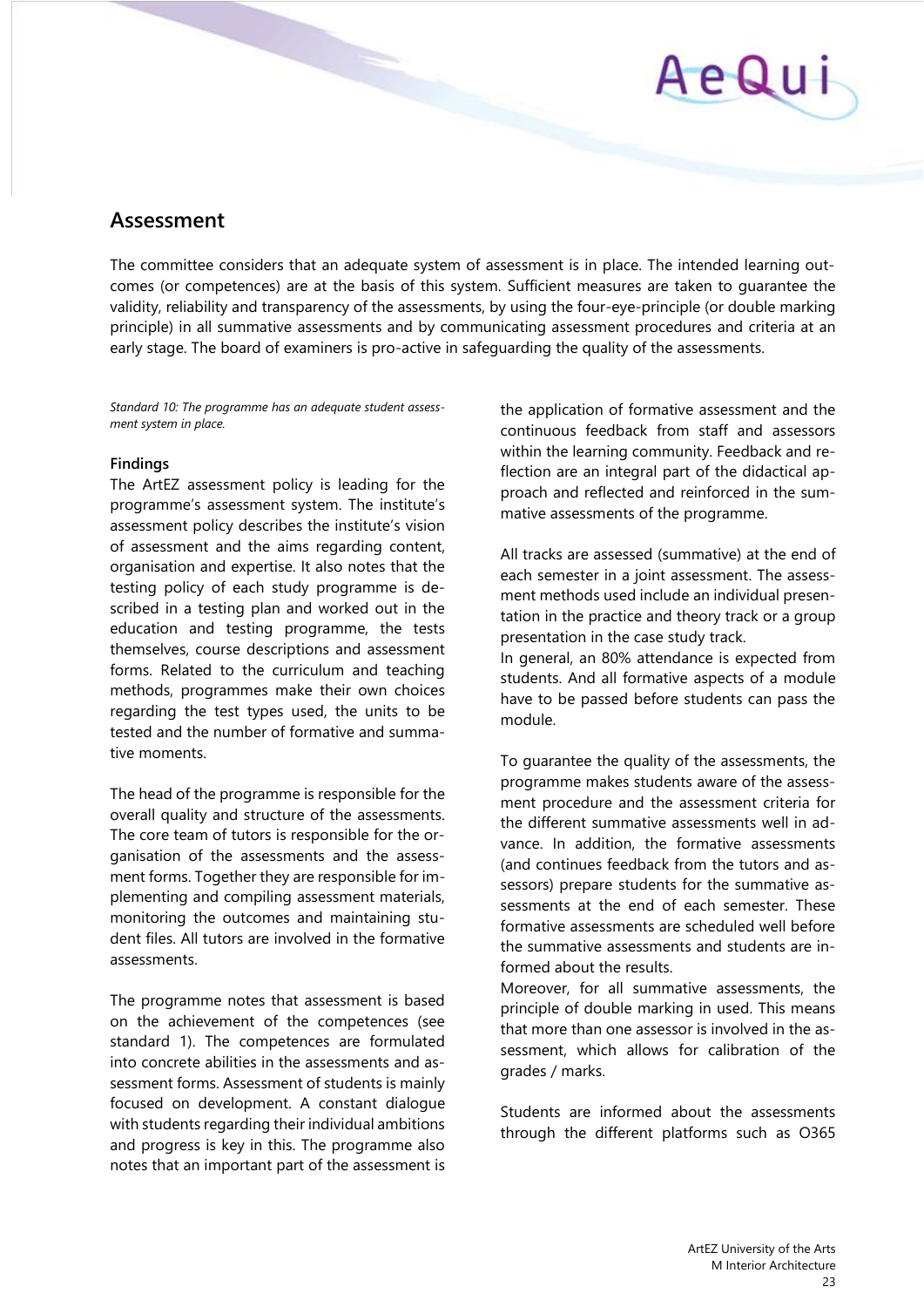Teams and Osiris and/or by their tutors. The programme aims to inform students about the assessment procedures well in advance. And in doing so giving students the opportunity to ask for clarification.

Students and alumni value the feedback from their tutors, the committee learned during the site visit. The weekly meetings and the conversations with their tutors ensure that tutors are aware of the development and processes of the students. Students noted that in the summative assessments the process they went through is also important. Students are informed about the assessment criteria trough the course descriptions and the conversations with their tutors. In these conversations, expectations are shared and discussed.

#### **Board of examiners**

The central board of examiners is responsible for ensuring all relevant procedures and regulations as described in the Education and Examination Regulations. In addition, assessment policy and plans are observed and acted upon. The board secures the quality of assessments and the final level of students and appoints examiners. The board is organised in three chambers, one for all bachelor's programmes in fine art, one for all bachelor's programmes in music and one for all bachelor's programmes in dance and theatre. The chairs of the chambers form the central board of examiners. And the central board of examiners functions also as a chamber for all master's programmes.

The board reviews the assessment plans and assessment and testing programmes and perform file checks. In 2020 the digital archives of the Corpo-real programme were checked by the board. The programme notes that the feedback was used to be even more precise in assessment documentation and archiving of documents. In addition, a changes has been made in more differentiation between feedback and feedforward text in the assessment forms and the connection

between the assessment criteria and the feedback has been made more specific.

During the site visit, the committee met with representatives of the board of examiners. It was confirmed that the board checks the student files of the programme every two years. As a result of the latest check, the board remarked that the feedback given to students on their final work was rather personal and not always related to the intended learning outcomes (or competences). During the check, the board also reviews the coherence and the alignment between the formative and the summative assessments.

In addition, the board yearly checks the alignment between the programme and the assessments, before the start of a new academic year. It was noted that the board also appoints the examiners and that starting academic year 2021 - 2022, examiners will be appointed for one year. Examiners are expected to have obtained the basic examination qualification and should keep this updated every two years.

The board was consulted in increasing the formative assessments in the Corpo-real programme.

As mentioned before, during the lockdown in the spring of 2020, all education was organised online. In academic year 2020 - 2021 most education could be continued in a reasonable normal manner, with regard to the relevant guidelines. The summative assessments were scheduled 'live' in the programme's LAB in Zwolle. If a student was unable to join a summative assessment for example due to self-quarantine, the presentation was re-scheduled or held online.

#### **Considerations**

The committee considers that an adequate system of assessment is in place. The quality assurance of the assessment system is adequate. The measures taken to guarantee the validity, reliability and transparency of the assessments match the formative and subjective assessments within art education. These include using the four-eye principle and assessment criteria when possible.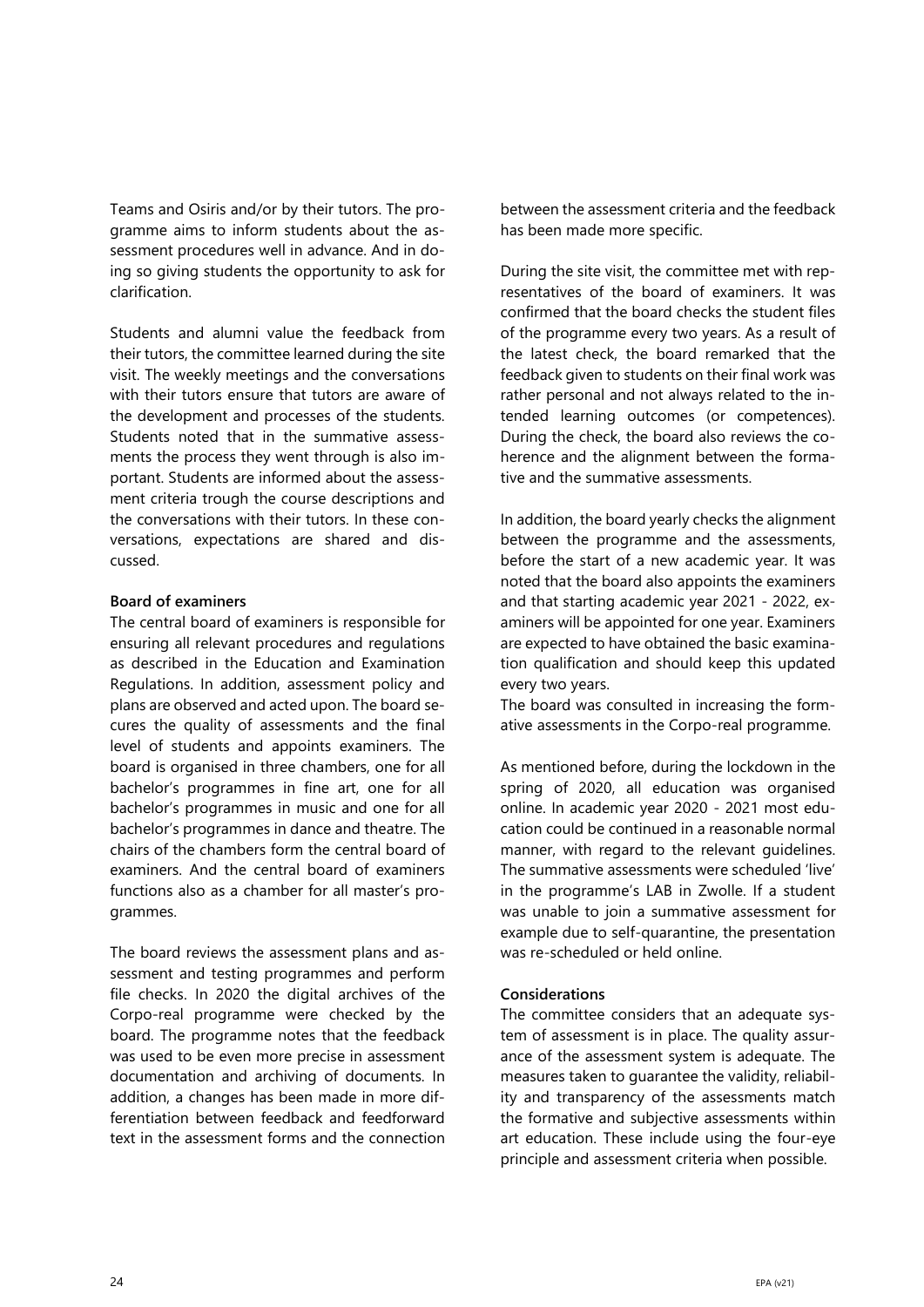

The board of examiners is pro-active in safeguarding the quality of the assessments. Each year, the board randomly checks the quality of graduation projects. The committee is pleased that examiners are expected to keep their qualifications up to date.

Based on the interviews and examination of the underlying documentation, the committee establishes that the programme **meets this standard**.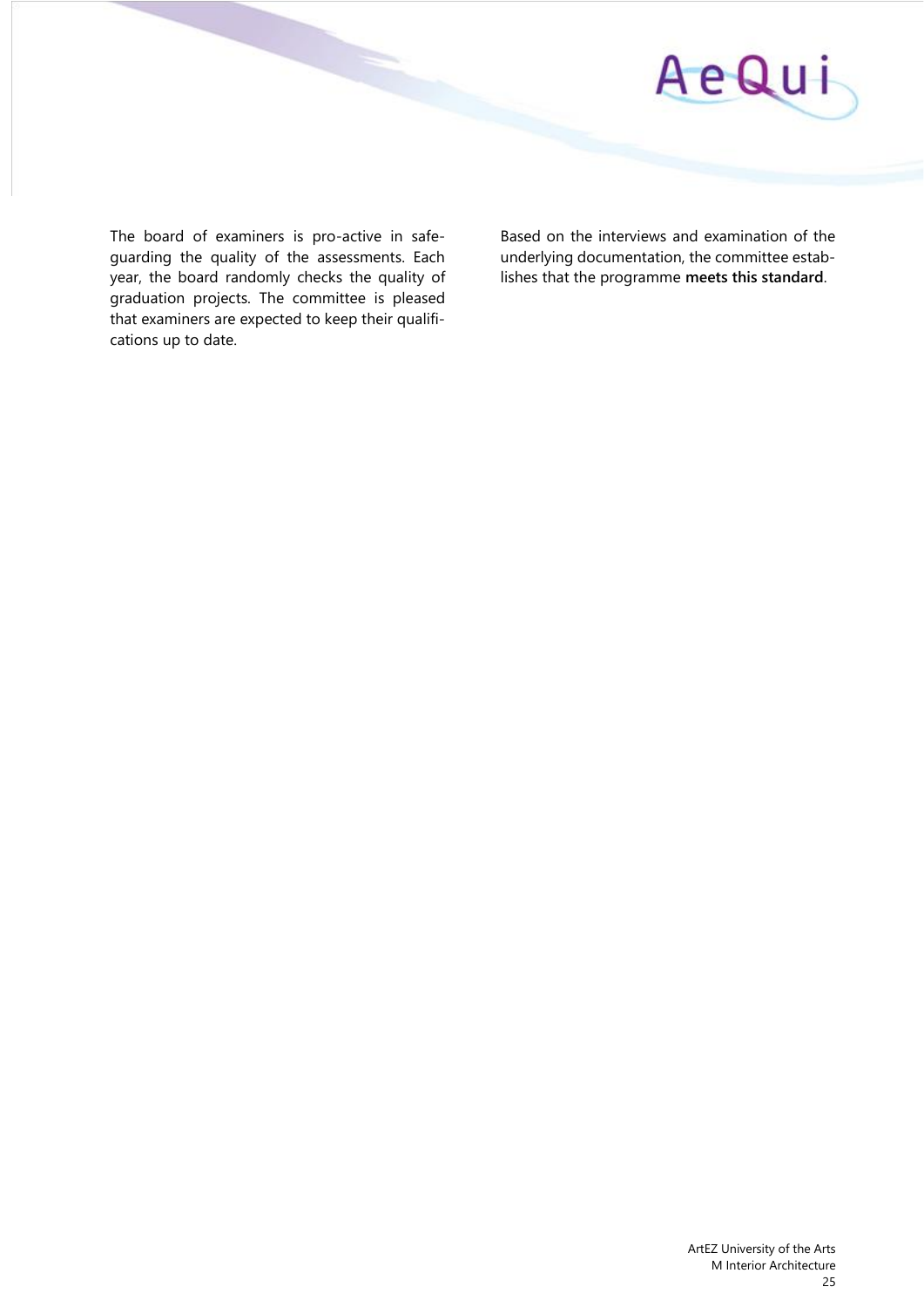## **Achieved learning outcomes**

The committee concludes that graduates of the programme achieve the required master level and intended learning outcomes (or competences). The committee also establishes that the programme has an adequate graduation procedure in place. Based on the student files studied and visiting the graduation exhibition the committee concludes that the achieved level is adequate. The committee considers the level of writing in studied theses to be quite high. Going forward, the physical outcomes in the exhibition of the programme can be further developed. The discussions with students and alumni confirmed the adequate level of the programme; they seem capable of creating their own career path. This was attested by the overview of current practices of alumni.

*Standard 11: The programme demonstrates that the intended learning outcomes are achieved.* 

#### **Findings**

The programme is completed with the finals track. During this track, the graduation phase, students work on their final project in which the findings and experiences of all programme components are brought together. Students assume the role of an independent functioning designer/artist, who is able to organise and structure their own work process. Students develop their individual research questions and in line with that, develop their graduation themes.

In this phase of the programme, students are responsible for determining the choice of topic and formulating the assignment.

The formulation of the assignment is based on a personal vision and areas of interest as well as ongoing social and professional development. With the formulation of their assignment, student demonstrate their ability to formulate a problem statement. The research conducted in the research paper (see standard 2) will be included in the graduation proposal.

The programme is responsible for specifying the duration and ensuring the assessment of the graduation process, and for inviting visiting critics and appointing the independent experts (external critic) during the final presentation.

Students are coached by a core tutor (weekly consultations) and a guest tutor (on a regular basis).

During the process in semester 3 two visiting crits are invited to visit the students in their studio to reflect on their research and design. These crits speak individually with the students. The programme notes that this stimulates the independence of the students. And provides the crits the freedom to speak about the research without any prior knowledge of the process. Afterwards there will be a short exchange between the head, tutor and crit to assure that their thoughts and advice will be part of next steps in the graduation process.

Once the graduation assignment has been determined and approved, in semester 4 the actual graduation project will continue. The progress of the graduation project is monitored during Expert 1 and 2; two preliminary reviews. During these reviews, the academic results presented by the student are evaluated. The student's tutor, guest tutor and the head are present during the review. The review is planned for the group of graduating students as a whole.

The second review, also functions as a 'green light' meeting. The quality of the research and design presented by the student is assessed in order to determine whether the student may proceed with the graduation phase. The programme notes that the maximum period between the second review and the graduation presentation is designed to facilitate an optimal presentation of the plan.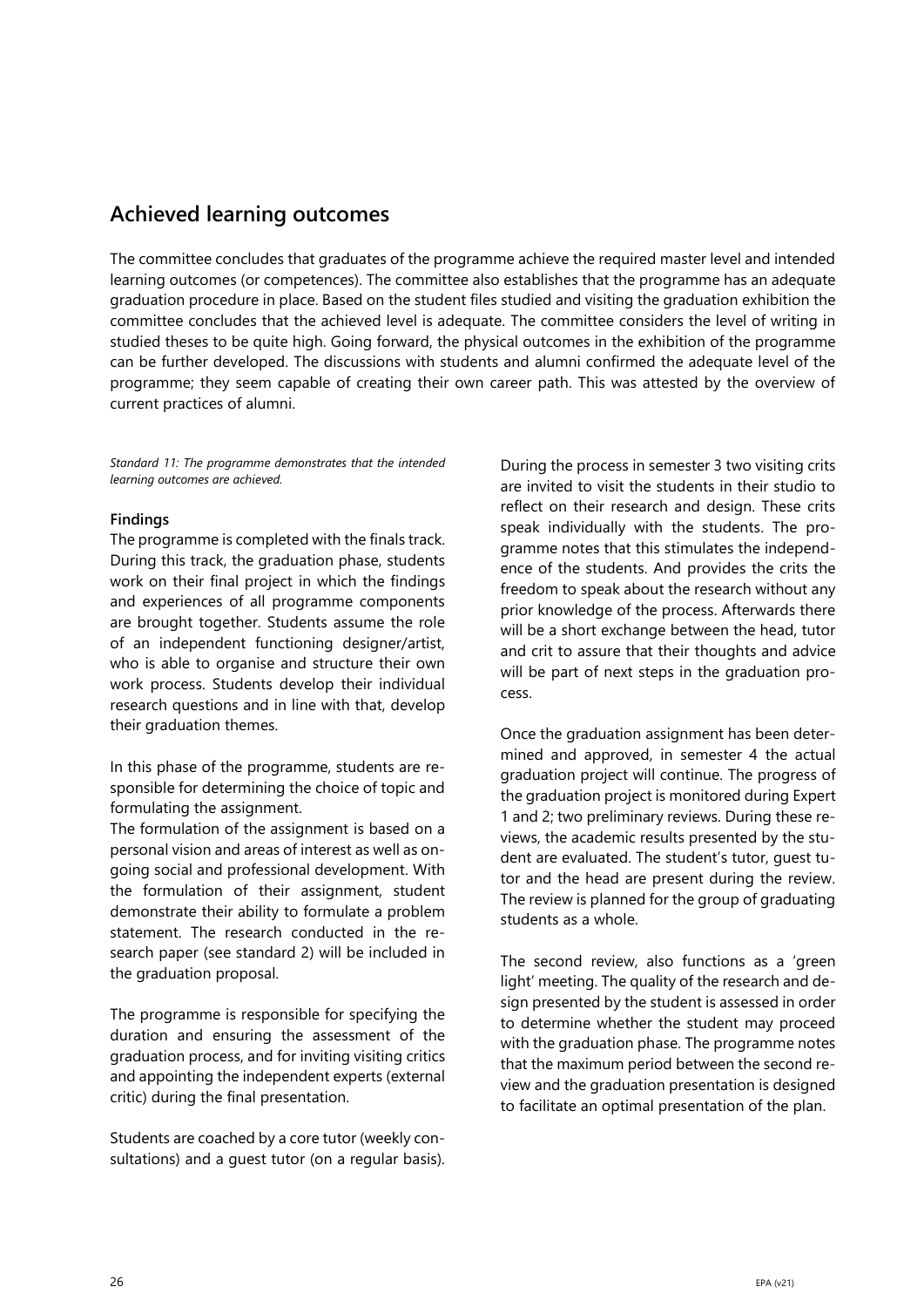## AeQu

The thesis upon graduation comprises a report of the graduation including a theory paper. This includes a justification of the choice of topic, the problem statement, the research and design assignment, the theoretical research in the paper and a presentation of the design.

The programme is finalised with the graduation presentation; the final assessment to determine the student's ability and skill. The tutors, the head and the external critic are all involved as examiners. The graduation presentation includes an explanation of the graduation project by the student and a discussion between the examiners and the student.

The external critic has an important role in ensuring the quality of the graduation presentation and the assessment of the student. The external critic determines whether the graduation project has been conducted and evaluated according to the applicable graduation regulation, in terms of procedure as well as content. In addition, the external critic evaluates the graduation level. The external critic is an (interior) architect or designer who is independent, and has not recently worked for the programme.

The programme presented an overview of alumni and their positions. Alumni work as an interior architect, interior designer, designer or researcher in their own business or project or at existing organisations. In addition, alumni have started or finished the two year professional experience programme that allows them to register as an interior architect (see standard 1). One of the alumni was granted the ArtEZ Zwolle Academy prize for excellence and the programmes candidate for Archiprix NL 2021 was assessed excellent during the final exam.

#### **Considerations**

The committee concludes that the programme has an adequate graduation procedure in place. In assessing students final work, multiple examiners are involved including an external expert / critic.

The committee reviewed the final work of fifteen students. This included the results of case-study 3, the exam presentation and film, the thesis, the research paper and a representation of the exhibition. Moreover, during the site visit the committee visited the graduation exhibition of the students that recently graduated. The committee concludes that the overall quality of the studied theses is adequate and that graduates achieve the required level. The committee notes that quality of the writing is good. The theses studied by the panel represent the programmes focus on research. The discussions with the students during the graduation exhibition also reflected this focus.

In addition, the themes of the works were quite interesting ranging from inclusion and exclusion to temporary construction in architecture and changing concepts.

As mentioned in standard 1, the programme allows for students to pursue their own interest. And this is reflected in the work presented and confirmed in the conversations the committee had with the students during the graduation exhibition.

Related to the graduation exhibition the committee noted that the detailing and the use of the materials of the works exhibited could receive more care. It was noted by the programme however (see also standard 2), that in the finals and the graduation exhibition students present their knowledge. The work presented should tempt the visitor to read the research. It was remarked that the search for the best format in doing this is an ongoing search. Even though the committee respects this and acknowledges this search, it is also of the opinion that if there is a physical outcome (work), the expectations of that regarding tectonic, spatial and material sensibility should be high. In addition, the committee encourages the programme to further develop its positioning regarding existing ways of presentation within the field of interior architecture.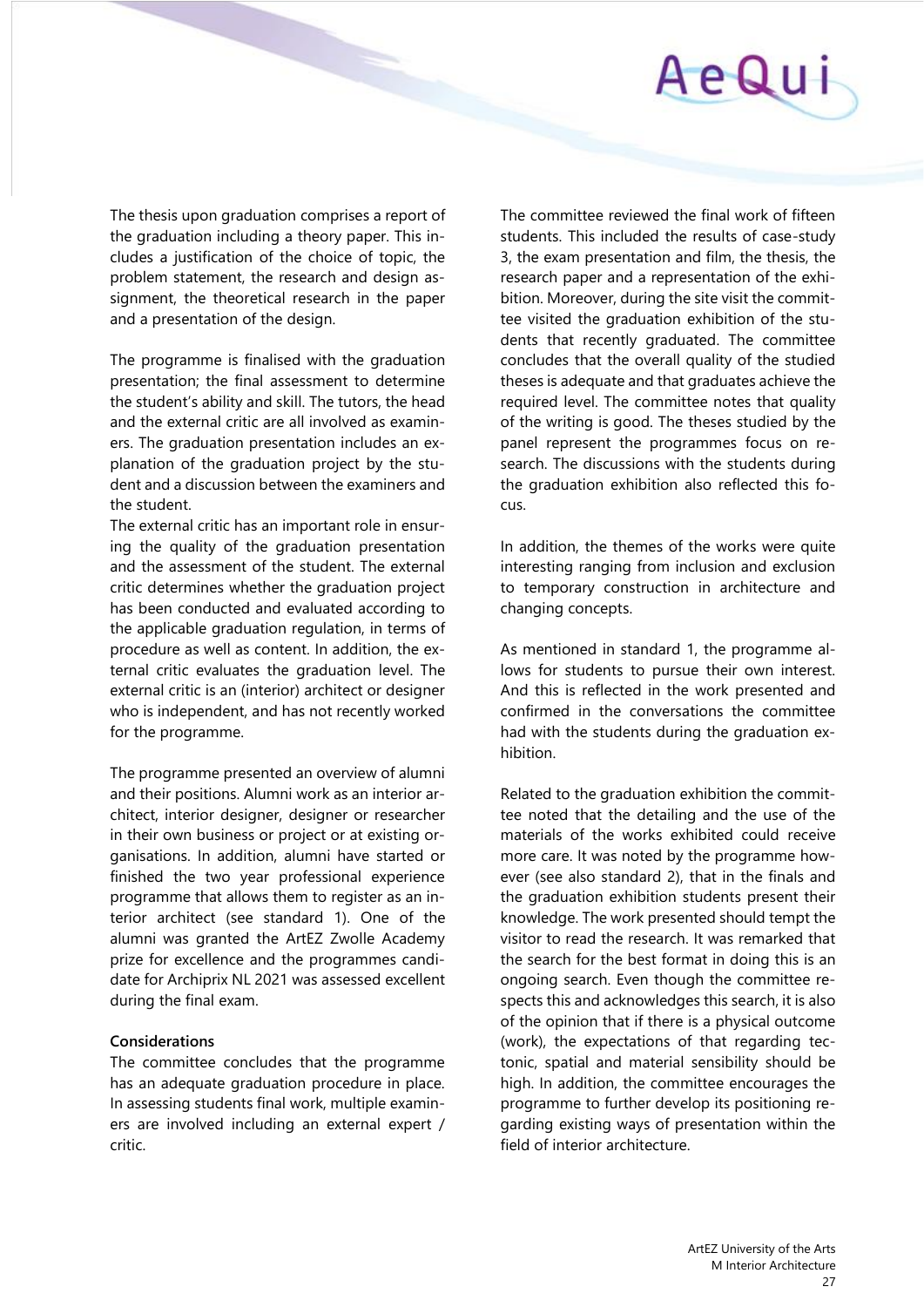The meetings with students and alumni during the site-visit confirmed the adequate level of the final work. The students and alumni the committee met with, seem capable of creating their own career path and practice. This was attested by the presented overview of current practices of alumni.

Based on the interviews and examination of the underlying documentation, the committee establishes that the programme **meets this standard**.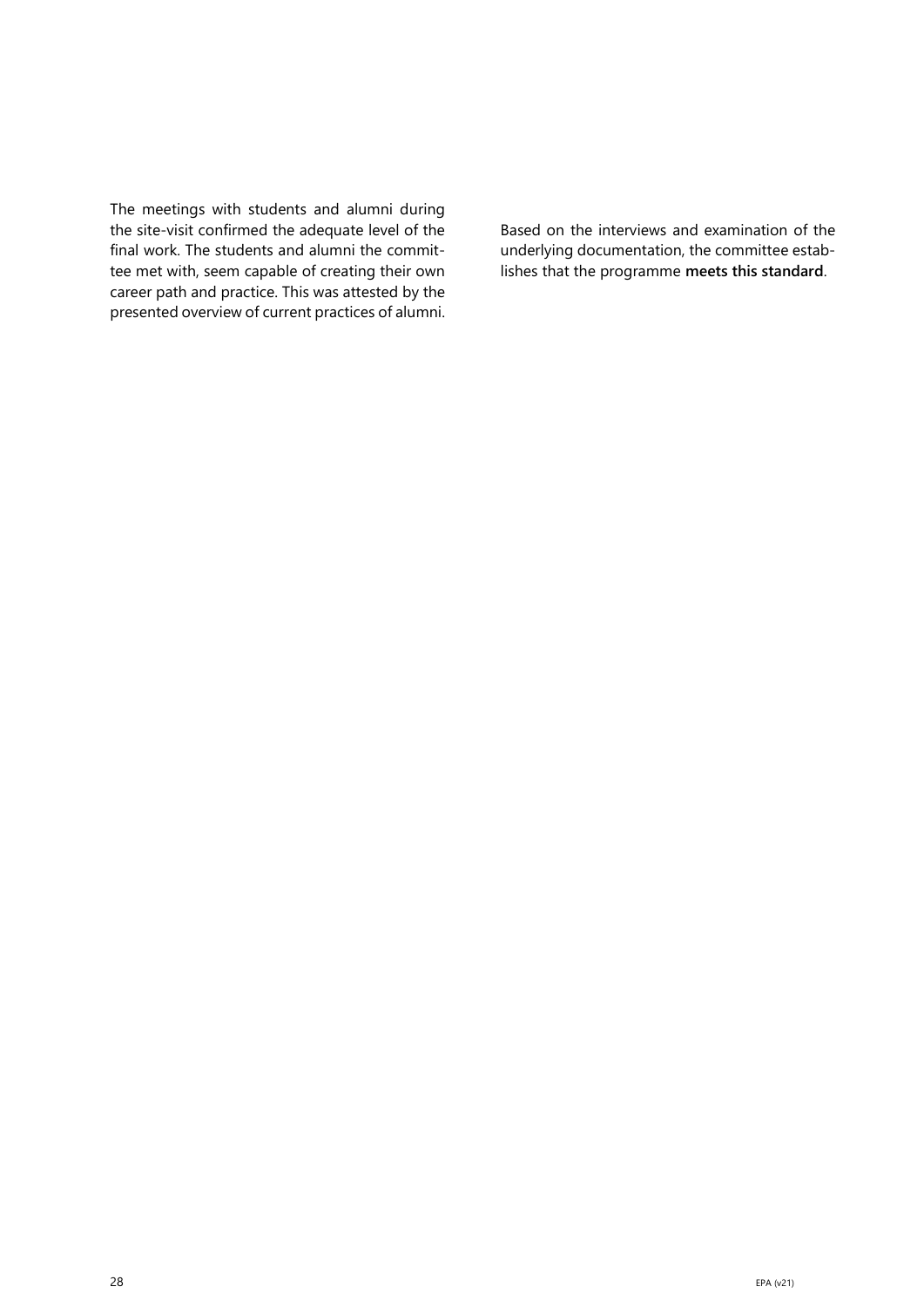

**Attachments**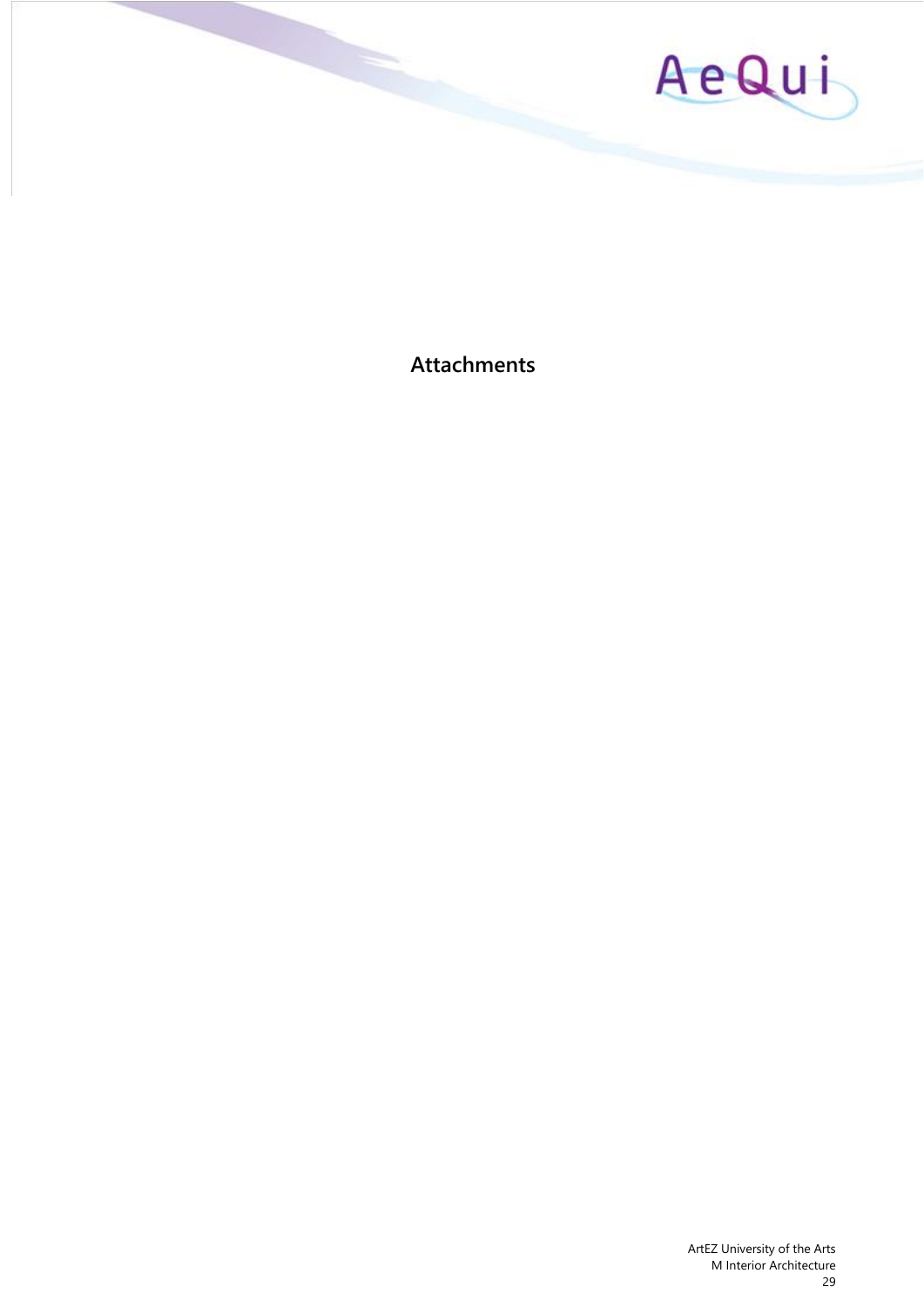## **Attachment 1 Assessment committee**

Drs. R.R. (Raoul) van Aalst, voorzitter: independent consultant and trained as a chair

Prof. Jan Kampshoff: tutor at TU Berlin

Elma van Boxel: architect at Zones Urbaines Sensibles

Prof. Peter Thule Kristensen: Head of the Master Programme Spatial Design, University of Copenhagen

Jeroen Steegmans, student member: Master's student UU

The panel was supported by Titia Buising, certified secretary. This panel was presented to NVAO, all members plus the secretary have signed a declaration of independence and confidentiality.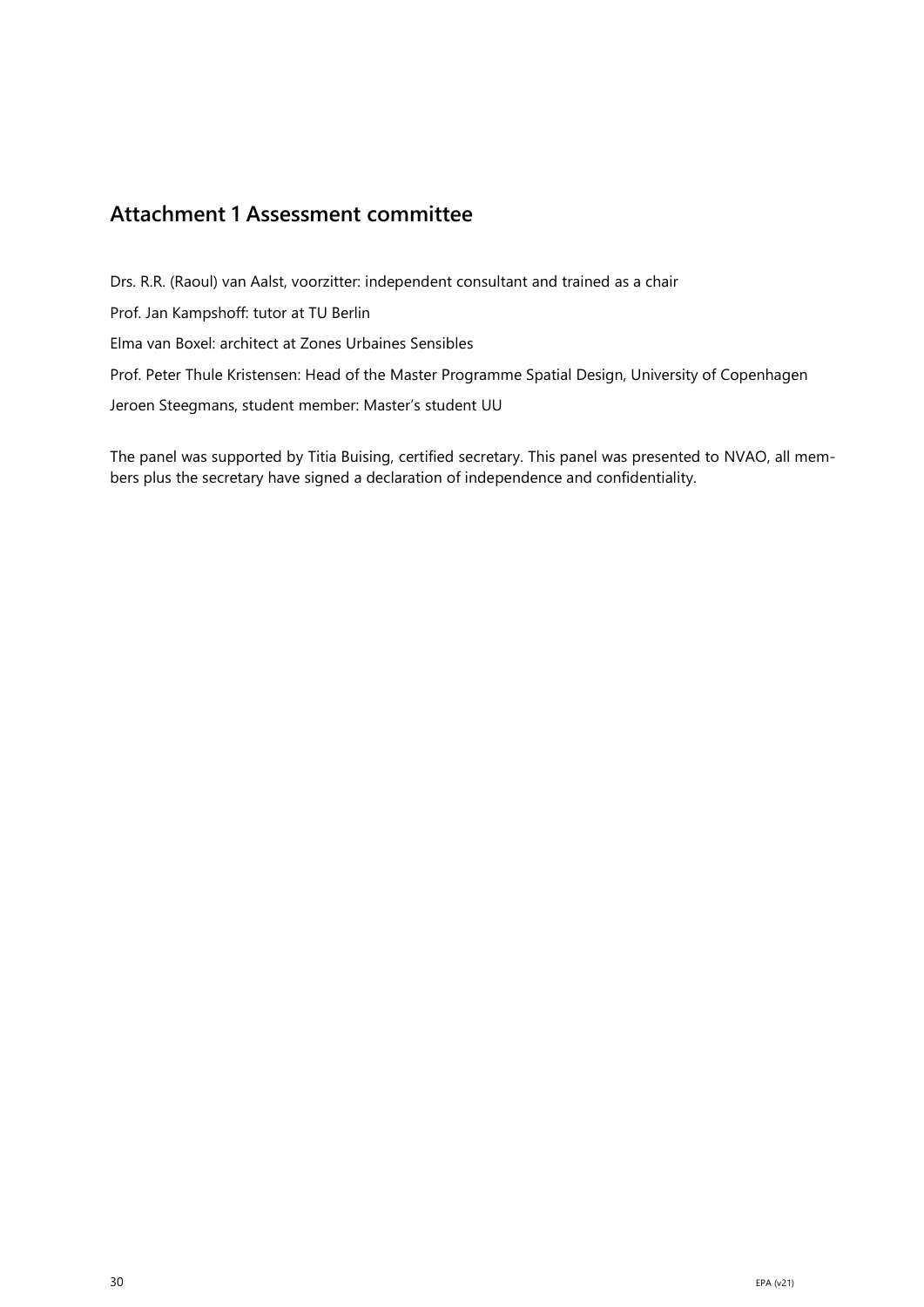

## **Attachment 2 Program of the assessment**

#### **1 July 2021**

| Time            | What                                                                                |
|-----------------|-------------------------------------------------------------------------------------|
| $15.45 - 16.00$ | Arrival of committee in the church                                                  |
| $16.00 - 16.30$ | Key-note introduction of the Corpo-real programme by the head of the pro-<br>gramme |
|                 |                                                                                     |
| 16.30 - 18.00   | Committee visiting the exhibition and meeting some Corpo-real graduates 2021        |
| 19.00 - 21.00   | Committee diner with preparational talk in a separate salon                         |

#### **2 July 2021**

| Time            | What                                                                 |
|-----------------|----------------------------------------------------------------------|
| $08.30 - 9.00$  | Arrival of committee                                                 |
| $9.00 - 10.15$  | Block 1: management, tutors and alumni                               |
| $10.15 - 10.30$ | <b>Break</b>                                                         |
| $10.30 - 11.15$ | Walk through the LAB with 1 <sup>st</sup> year student presentations |
| $11.15 - 11.30$ | <b>Break</b>                                                         |
| $11.30 - 12.30$ | Block 2: tutors, programme coordinator and students                  |
| $12.30 - 13.45$ | Lunch walk-in session and checking documents                         |
| $13.45 - 14.15$ | Block 3: examination board                                           |
| $14.15 - 14.30$ | <b>Break</b>                                                         |
| $14.30 - 15.30$ | Block 4: students and alumni                                         |
| 15.30 - 17.00   | Internal follow up discussion committee                              |
| 17.00           | Public feedback by the chair / committee                             |